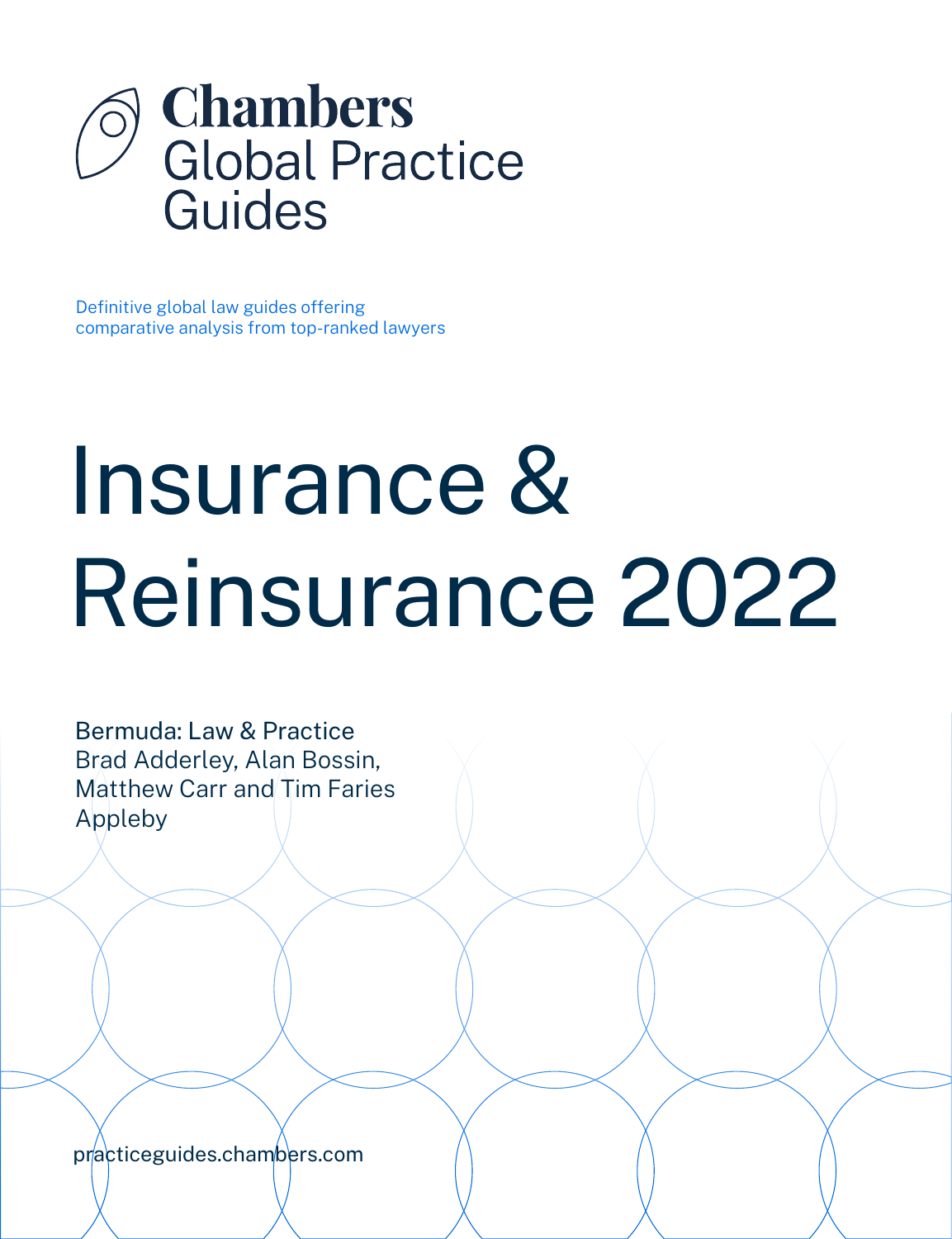## BERMUDA

## Law and Practice

*Contributed by: Brad Adderley, Alan Bossin, Matthew Carr and Tim Faries Appleb[y see p.19](#page-18-0)*



#### **CONTENTS**

|     | 1. Basis of Insurance and Reinsurance Law          | p.3  |
|-----|----------------------------------------------------|------|
| 1.1 | Sources of Insurance and Reinsurance Law           | p.3  |
|     | 2. Regulation of Insurance and Reinsurance p.3     |      |
| 2.1 | Insurance and Reinsurance Regulatory Bodies        |      |
|     | and Legislative Guidance                           | p.3  |
| 2.2 | The Writing of Insurance and Reinsurance           | p.10 |
| 2.3 | The Taxation of Premium                            | p.10 |
|     | 3. Overseas Firms Doing Business in the            |      |
|     | <b>Jurisdiction</b>                                | p.10 |
| 3.1 | Overseas-Based Insurers or Reinsurers              | p.10 |
| 3.2 | Fronting                                           | p.12 |
|     | 4. Transaction Activity                            | p.12 |
| 4.1 | M&A Activities Relating to Insurance               |      |
|     | Companies                                          | p.12 |
|     | 5. Distribution                                    | p.14 |
| 5.1 | Distribution of Insurance and Reinsurance          |      |
|     | Products                                           | p.14 |
|     | 6. Making an Insurance Contract                    | p.15 |
| 6.1 | Obligations of the Insured and Insurer             | p.15 |
| 6.2 | Failure to Comply with Obligations of an           |      |
|     | <b>Insurance Contract</b>                          | p.15 |
| 6.3 | Intermediary Involvement in an Insurance           |      |
|     | Contract                                           | p.15 |
| 6.4 | Legal Requirements and Distinguishing              |      |
|     | Features of an Insurance Contract                  | p.15 |
| 6.5 | Multiple Insured or Potential Beneficiaries        | p.15 |
| 6.6 | <b>Consumer Contracts or Reinsurance Contracts</b> | p.15 |
|     | 7. Alternative Risk Transfer (ART)                 | p.15 |
| 7.1 | <b>ART Transactions</b>                            | p.15 |
| 7.2 | Foreign ART Transactions                           | p.16 |

|     | 8. Interpreting an Insurance Contract                                   | p.16 |
|-----|-------------------------------------------------------------------------|------|
| 8.1 | Interpretation of Insurance Contracts and Use                           |      |
|     | of Extraneous Evidence                                                  | p.16 |
| 8.2 | <b>Warranties</b>                                                       | p.16 |
| 8.3 | <b>Conditions Precedent</b>                                             | p.16 |
|     | 9. Insurance Disputes                                                   | p.16 |
| 9.1 | <b>Insurance Disputes over Coverage</b>                                 | p.16 |
| 9.2 | Insurance Disputes over Jurisdiction and<br>Choice of Law               | p.16 |
| 9.3 | <b>Litigation Process</b>                                               | p.16 |
| 9.4 | The Enforcement of Judgments                                            | p.16 |
| 9.5 | The Enforcement of Arbitration Clauses                                  | p.16 |
| 9.6 | The Enforcement of Awards                                               | p.17 |
| 9.7 | Alternative Dispute Resolution                                          | p.17 |
| 9.8 | Penalties for Late Payment of Claims                                    | p.17 |
| 9.9 | Insurers' Rights of Subrogation                                         | p.17 |
|     | 10. Insurtech                                                           | p.17 |
|     | 10.1 Insurtech Developments                                             | p.17 |
|     | 10.2 Regulatory Response                                                | p.17 |
|     | 11. Emerging Risks and New Products                                     | p.18 |
|     | 11.1 Emerging Risks Affecting the Insurance Market p.18                 |      |
|     | 11.2 New Products or Alternative Solutions                              | p.18 |
|     | 12. Recent and Forthcoming Legal                                        |      |
|     | <b>Developments</b>                                                     | p.18 |
|     | 12.1 Developments Impacting on Insurers or<br><b>Insurance Products</b> |      |
|     |                                                                         | p.18 |
|     | 13. Other Developments in Insurance Law                                 | p.18 |
|     | 13.1 Additional Market Developments                                     | p.18 |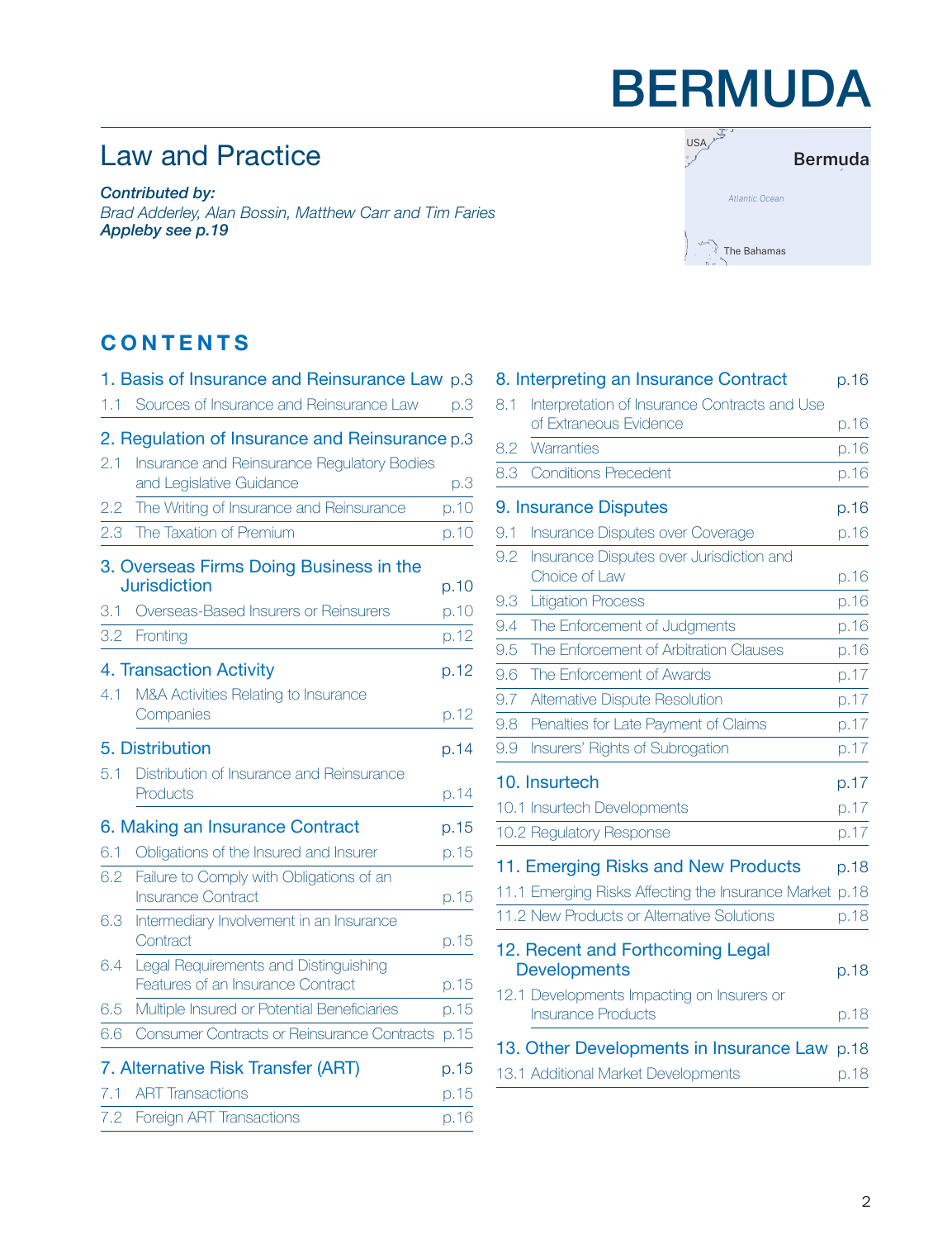#### <span id="page-2-0"></span>**1. BASIS OF INSURANCE AND REINSURANCE LAW**

#### **1.1 Sources of Insurance and Reinsurance Law**

The principal legislation governing companies in Bermuda is the Companies Act 1981, as amended (the "Companies Act"), under which the majority of companies in Bermuda are incorporated by registration.

In addition to the Companies Act, (re)insurance companies and (re)insurance intermediaries in Bermuda are also governed by the provisions of the Insurance Act 1978 and related regulations, rules and guidance notes, each as amended from time to time (the "Insurance Act"), which applies to any person carrying on insurance business in or from within Bermuda. "Insurance business", which includes that of reinsurance, is the business of effecting and carrying out contracts to:

- protect persons against loss or liability to loss in respect of risks to which they may be exposed; or
- pay a sum of money or render money's worth on the occurrence of a loss event.

Insurers in Bermuda should also be aware of the provisions of the Life Insurance Act 1978 (the "Life Act"), the Segregated Accounts Companies Act 2000 (the "SAC Act"), the Incorporated Segregated Accounts Companies Act 2019 (the "ISAC Act") and the Non-Resident Insurance Undertakings Act 1967 (each as amended), as applicable.

#### **2. REGULATION OF I N S U R A N C E A N D REINSURANCE**

#### **2.1 Insurance and Reinsurance Regulatory Bodies and Legislative Guidance**

#### Bermuda's Regulator

The Bermuda Monetary Authority (BMA) has a legal authorisation and compliance division, which vets the ownership of all entities incorporating or forming in Bermuda and liaises with the various divisions within the BMA to ensure compliance. The BMA carefully scrutinises the ownership of these entities, requiring information on the direct, intermediate and ultimate owners. The BMA must be satisfied that the persons who wish to own/control such entities are persons of integrity and good standing.

In applying a risk-based regulatory approach, the BMA first employs a framework that assesses the nature, scale and complexity of entities seeking to conduct business in Bermuda, their related risk and the level of sophistication of the clients involved. It then supervises them accordingly.

For commercial (re)insurers, the BMA established a risk-based capital model as a tool to assist the BMA both in measuring risk and in determining appropriate levels of capitalisation. This is termed the Bermuda Solvency Capital Requirement (BSCR) or an in-house (re)insurer solvency capital model approved by the BMA. The BSCR model is a risk-based capital model that provides a method for determining an insurer's capital requirements (statutory capital and surplus) by taking into account the risk characteristics of different aspects of the insurer's business.

The BMA introduced prudential standards in relation to all commercial (re)insurers' enhanced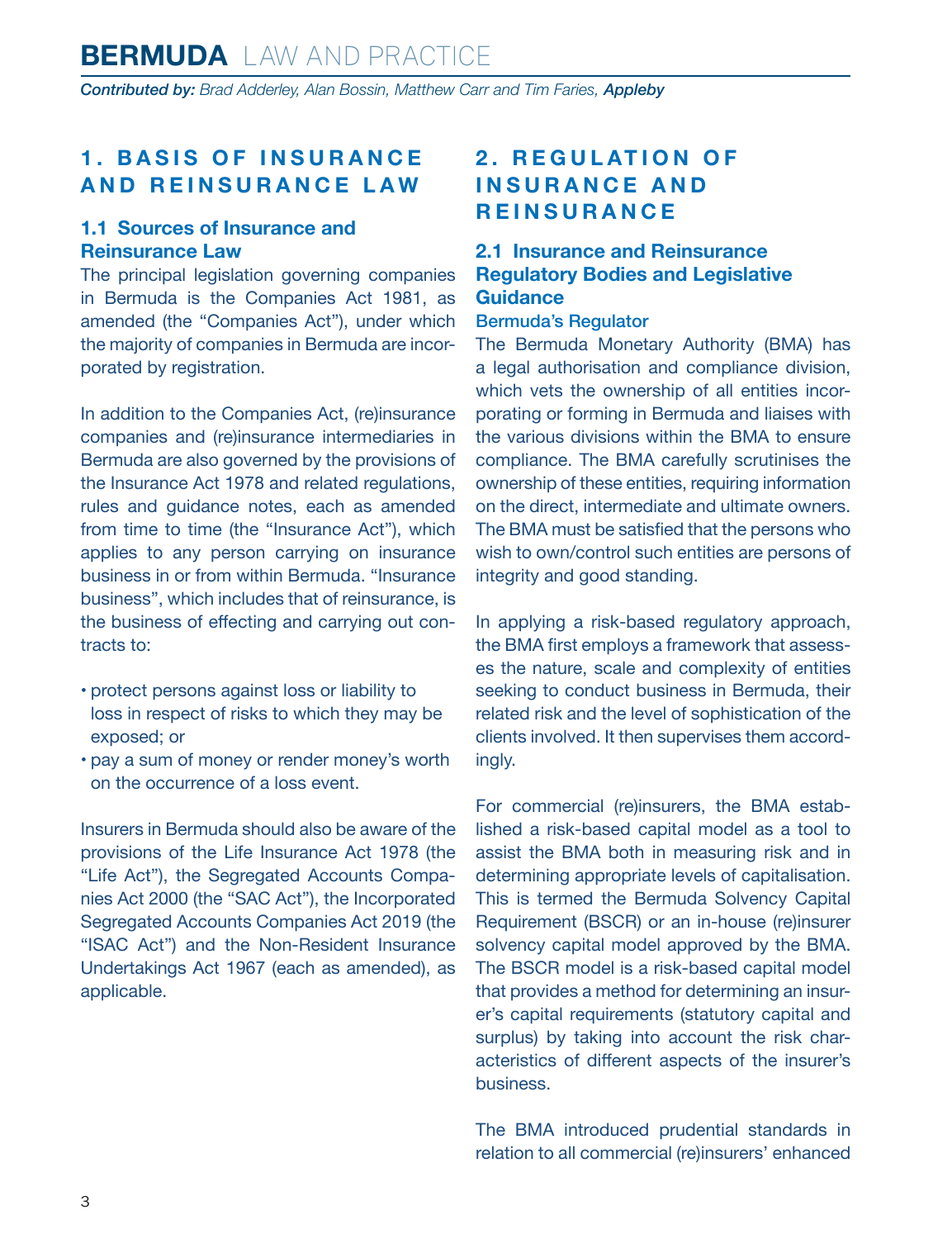capital requirement (ECR). The ECR is equal to the higher capital and surplus requirement of the BSCR or that company's approved internal model. To enable the BMA to better assess the quality of the commercial (re)insurer's capital resources, applicable (re)insurers are required to disclose the makeup of their capital in accordance with the "three-tiered capital system". In order to minimise the risk of a shortfall in capital arising from an unexpected adverse deviation, the BMA expects that such insurers operate at or above a threshold capital level, which exceeds an insurer's ECR.

Under this system, all of the (re)insurer's capital instruments will be classified as either basic or ancillary capital, which in turn will be classified into one of three tiers based on their "loss absorbency" characteristics.

Highest quality capital will be classified as Tier 1 Capital and lesser quality capital will be classified as either Tier 2 Capital or Tier 3 Capital. Under this regime, up to certain specified percentages of Tier 1, Tier 2 and Tier 3 Capital may be used to support the insurer's solvency margins and ECR.

While not specifically referred to in the Insurance Act, the BMA has also established a target capital level (TCL) equal to 120% of its ECR. While an insurer is not currently required to maintain its statutory capital and surplus at this level, the TCL serves as an early warning tool for the BMA. Failure to maintain statutory capital at least equal to the TCL will likely result in increased regulatory oversight.

Any (re)insurer that fails to comply with its ECR must, at the point that the directors become aware of such failure or have reason to believe that such failure has occurred, immediately notify the BMA and within 14 days after file a written report containing the particular circumstances

that lead to the failure and outlining their plan (including actions to be taken and indicative timeline) on how they intend to rectify the failure.

Additionally, and subject to any legislation to the contrary, any insurer that fails to comply with their ECR is prohibited from declaring and paying dividends until the failure has been rectified with the BMA.

#### Categories and Classes of Insurers

The Insurance Act distinguishes between insurers carrying on the following activities.

- Long-term business, which consists of insurance contracts covering life, annuity, accident and disability risks and certain other types of contracts. This does not include "excepted long-term business" (as defined in the Insurance Act).
- Insurers carrying on general business, ie, any insurance business that is not long-term or special purpose. General business includes accident and disability policies and has been in effect for less than five years.
- Insurers carrying on special purpose business, including that under which an insurer fully funds its liabilities to its insureds through the proceeds of a debt issuance, cash, time deposits or other financing mechanism. Longterm business consists of insurance contracts covering life, annuity, accident and disability risks and certain other types of contracts.

There are eight general business classifications (Classes 1, 2, 3, 3A, 3B, 4, IGB and IIGB), six long-term business classifications (Classes A, B, C, D, E and ILT) and three classifications of restricted special purpose insurer, unrestricted special purpose insurer and the collateralised insurer (SPIs), which can be classified as either general business or long-term business.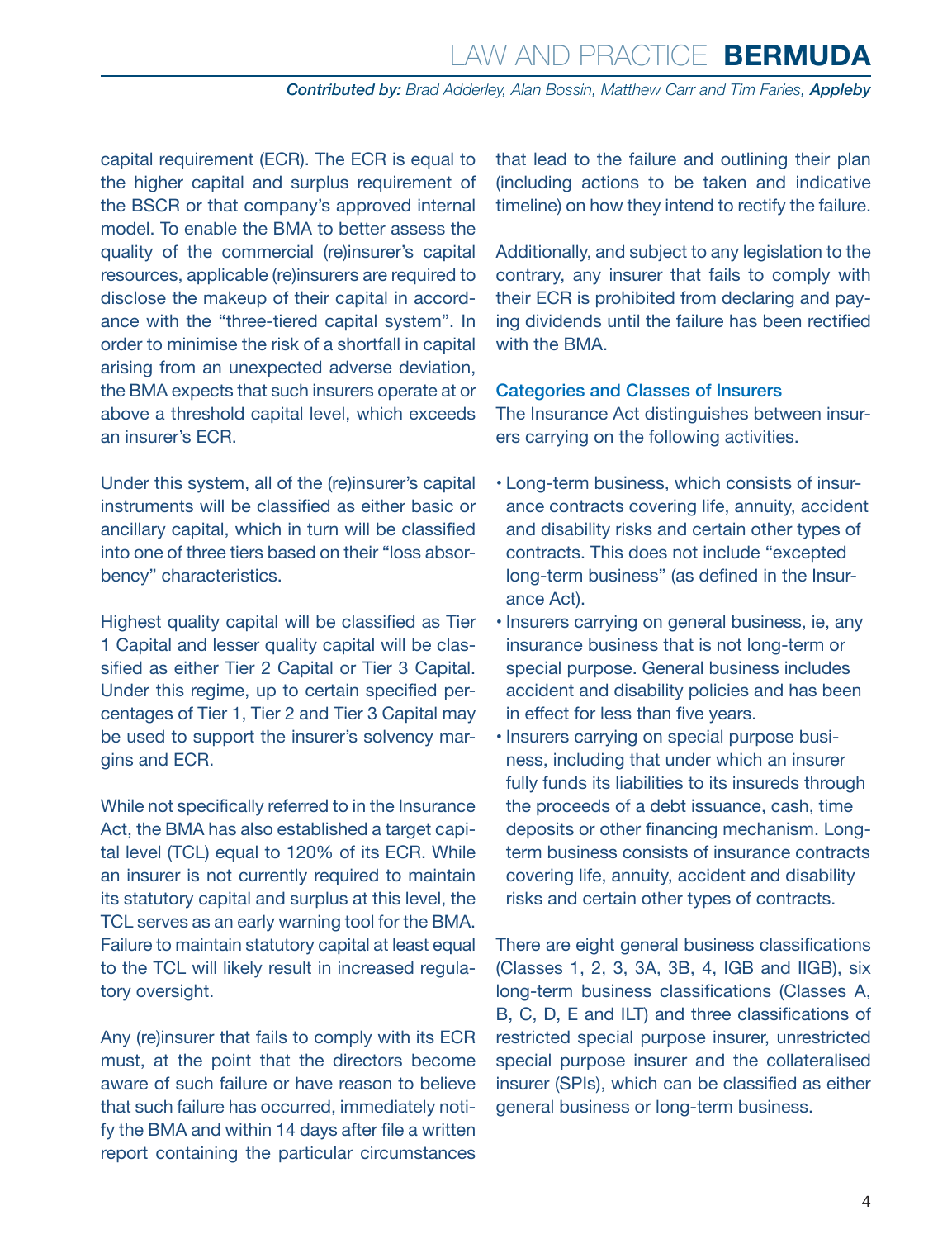*Contributed by: Brad Adderley, Alan Bossin, Matthew Carr and Tim Faries, Appleby*

Insurers are sub-divided into three categories:

- captive insurers (Classes 1, 2, 3, A and B) (Captive Insurers);
- commercial insurers (Classes 3A, 3B, 4, C, D and E) (Commercial Insurers); and
- special purpose and collateralised insurers.

The IGB, IIGB and ILT categories can be either captive or commercial insurers.

In general, insurers proposing to carry on general business will be registered as follows.

#### *Class requirements*

A Class 1 insurer is:

- wholly owned by one person and intends to carry on insurance business consisting only of insuring the risks of that person; or
- an affiliate of a group and intends to carry on insurance business consisting only of insuring the risks of any other affiliates of that group or of its own shareholders.

#### A Class 2 insurer is:

- wholly owned by two or more unrelated persons and intends to carry on insurance business not less than 80% of the net premiums written in respect of which will be written for the purpose of:
	- (a) insuring the risks of any of those persons or of any affiliates of any of those persons; or
	- (b) insuring the risks which, in the BMA's opinion, arise out of the business or operations of those persons or any affiliates of any of those persons; or registrable as a Class 1 insurer, but for the fact that:
		- (i) not all of the business which it intends to carry on, but at least 80% of the net premiums written, will consist of the business described under the requirements for a Class

1 insurer; or

- (ii) it intends to carry on insurance business not less than 80% of the net premiums written in respect of which will, in the BMA's opinion, arise out of the business or operations of the person by whom it is owned or any of the affiliates of that person.
- (c) A Class 3 insurer is not registrable as a Class 1, Class 2, Class 3A, Class 3B, Class 4 insurer or special purpose insurer.

A Class 3A insurer intends to carry on insurance business in circumstances where:

- 50% or more of the net premiums written, or 50% or more of the loss and loss expense provisions, represent unrelated business; and
- total net premiums written from unrelated business are less than BMD50 million.

A Class 3B insurer intends to carry on insurance business in circumstances where:

- 50% or more of the net premiums written, or 50% or more of the loss and loss expense provisions, represent unrelated business; and
- total net premiums written from unrelated business are BMD50 million or more.

A Class 4 insurer:

- has total statutory capital and surplus of not less than BMD100 million; and
- intends to carry on insurance business including excess liability business or property catastrophe reinsurance business.

A Class IGB insurer intends, at the time of its registration, to carry on general business in an innovative and experimental manner whereas a Class IIGB insure intends to carry on business in an innovative manner.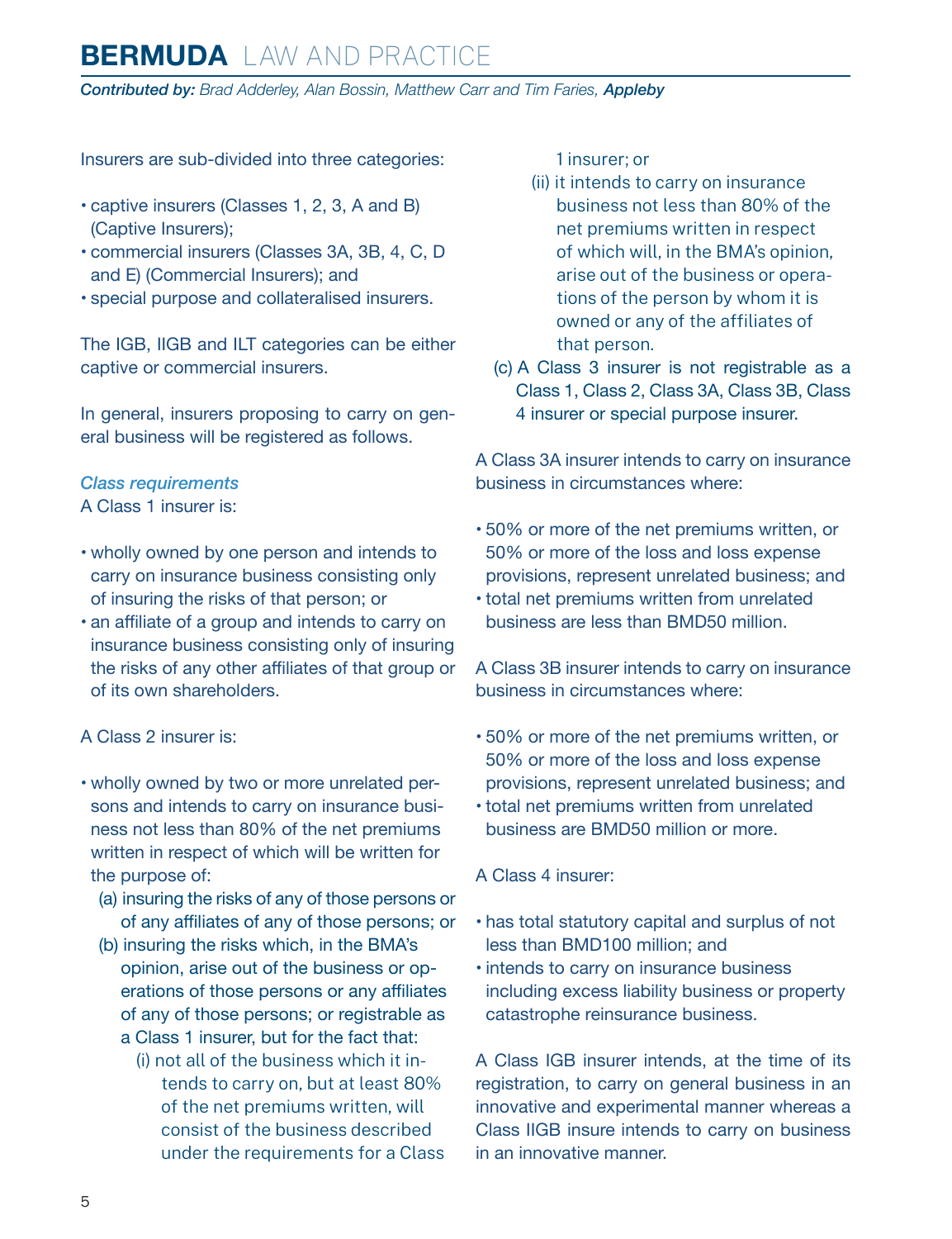#### Long-Term Business

In general, insurers proposing to carry on longterm business will be registered as follows.

#### *Class requirements*

A Class A insurer is:

- wholly-owned by one person and intends to carry on long-term business consisting only of insuring the risks of that person; or
- an affiliate of a group and intends to carry on long-term business consisting only of insuring the risks of any other affiliates of that group or of its own shareholders.

#### A Class B insurer is:

- wholly-owned by two or more unrelated persons and intends to carry on long-term business, not less than 80% of the premiums and other consideration written in respect of which will be written for the purpose of:
	- (a) insuring the risks of any of those persons or of any affiliates of any of those persons;
	- (b) insuring risks which, in the BMA's opinion, arise out of the business or operations of those persons or any affiliates of any of those persons; or
	- (c) registrable as a Class A insurer, but for the fact that:
		- (i) not all of the business which it intends to carry on, but at least 80% of the premiums and other considerations written, will consist of the long-term business described under the requirements for a Class A insurer; or
		- (ii) it intends to carry on long-term business, not less than 80% of the premiums and other considerations written in respect of which will, in the BMA's opinion, arise out of the business or operations of the person by whom it is owned or any of

the affiliates of that person.

(d) A Class C insurer has total assets of less than BMD250 million and is not registrable as a Class A or Class B insurer.

A Class D insurer has total assets of BMD250 million or more, but less than BMD500 million, and is not registrable as a Class A or Class B or Class C insurer.

A Class E insurer has total assets of more than BMD500 million and is not registrable as a Class A or Class B insurer.

A Class ILT insurer intends at the time of its application for registration to carry on long-term business in an innovative and experimental manner.

#### Special Purpose Insurers

A special purpose insurer is an insurer that carries on special purpose business. "Special purpose business" means insurance business under which an insurer fully collateralises its liabilities to the persons insured through the proceeds of any one or more of the following:

- a debt issuance where the repayment rights of the providers of such debt are subordinated to the rights of the person insured;
- some other financing mechanism approved by the BMA;
- cash; and
- time deposits.

Restricted special purpose business means special purpose business conducted between a special purpose insurer and specific insureds approved by the BMA.

A collateralised insurer is an insurer that carries on special purpose business but is not a special purpose insurer.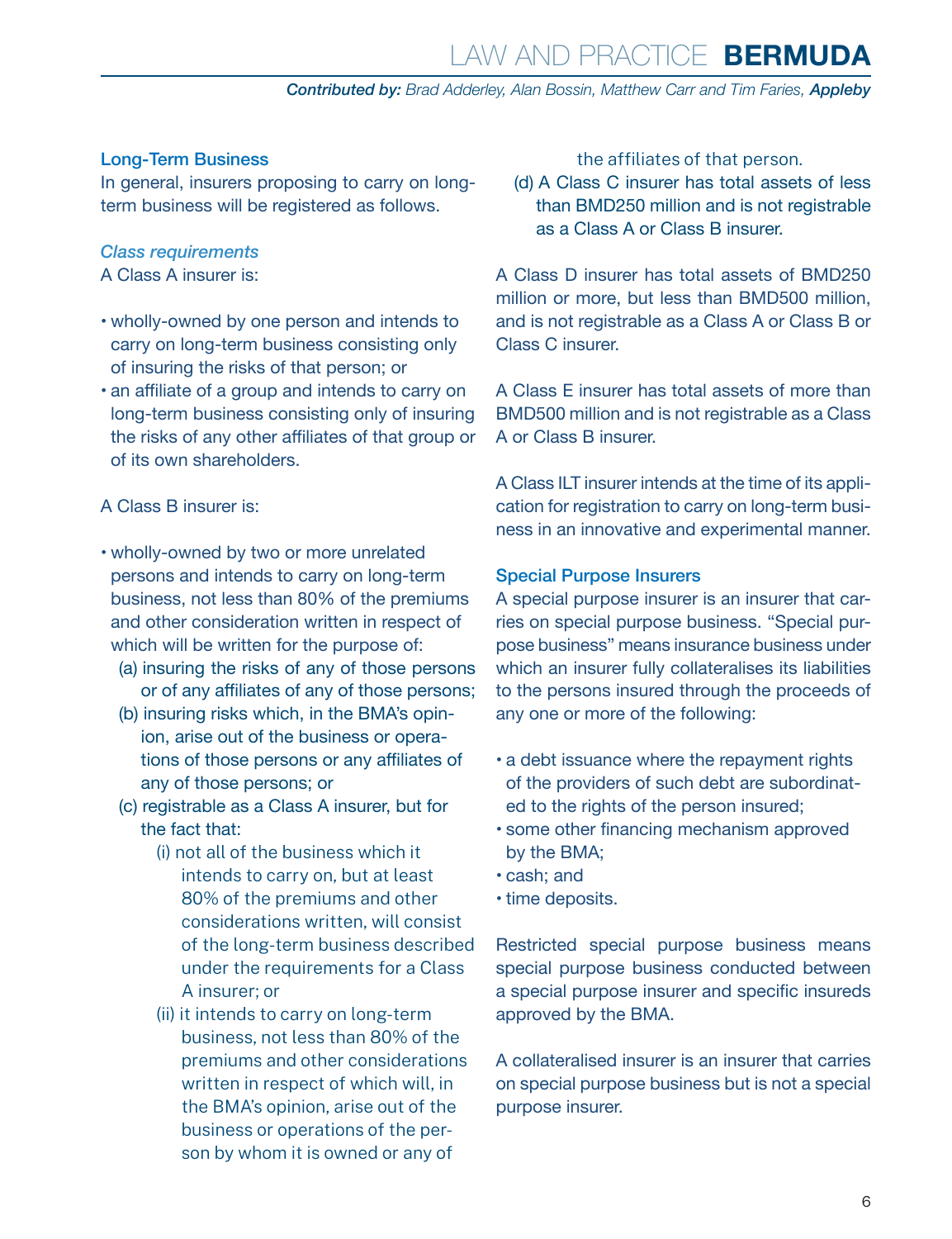*Contributed by: Brad Adderley, Alan Bossin, Matthew Carr and Tim Faries, Appleby*

#### Registration Process

There are two key steps involved in registering an insurance company in Bermuda.

#### *Step 1 – Application approval*

An application is made to the BMA's Insurance Licensing Advisory Committee (ILAC) for approval of the insurance programme. This application must be submitted to the BMA by close of business on the Monday of the week of the ILAC's meeting on the ensuing Friday. The application will include (but is not limited to) the following:

- business plan;
- Form 1B;
- pro forma financial projections;
- actuary/loss reserve specialist analysis, if required;
- BSCR calculation, if required;
- resumés and personal declaration forms for directors and officers; and
- acceptance letters and CVs of the service providers (ie, principal representative, insurance managers, auditors and loss reserve specialists, as applicable).

#### *Step 2 – Registration*

Once the BMA has approved the application, an application is then made to the BMA for the company to be registered as an insurance company. This application will include the following:

- business plan (as revised and if applicable);
- Form 1B, signed by two directors and the principal representative;
- acceptance letters and CVs of service providers (if not already provided);
- proof of capital being paid into the company; and
- registration fee.

Generally, the insurance company can be approved for registration and registered within 14 days of submission of the application. It is worth noting, however, that the application process may take longer if the BMA requires additional information or defers or declines the application. As the ILAC meets once a week (every Friday), each deferral by the BMA for further information will postpone registration by at least a week.

Insurers must also meet the "minimum criteria" for registration as follows:

- officers and controllers meet a fitness and propriety test;
- suitable corporate governance policies and processes established according to the nature, risk profile, size and complexity of the insurer;
- a minimum of two individuals effectively direct the business of the insurer;
- a suitable number of non-executive directors on the board of directors of the insurer;
- business is conducted in a prudent manner;
- the position of the insurer within the structure of any group to which it belongs must not obstruct effective consolidated supervision; and
- the business of the insurer is carried on with integrity and the professional skills appropriate to the nature and scale of the insurer's activities.

The minimum margin of solvency for general insurers is calculated by reference to the greater of net premiums and discounted loss reserves and other insurance reserves. A minimum floor of BMD120,000 applies for single- parent captives and BMD100 million for Class 4 reinsurers. The minimum margin of solvency for long-term insurers is a proportion of assets reported on the insurer's statutory balance sheet, subject to a minimum floor of BMD120,000 for single-parent captives and BMD8 million for Class E insurers (or 2% of first BMD500 million of assets plus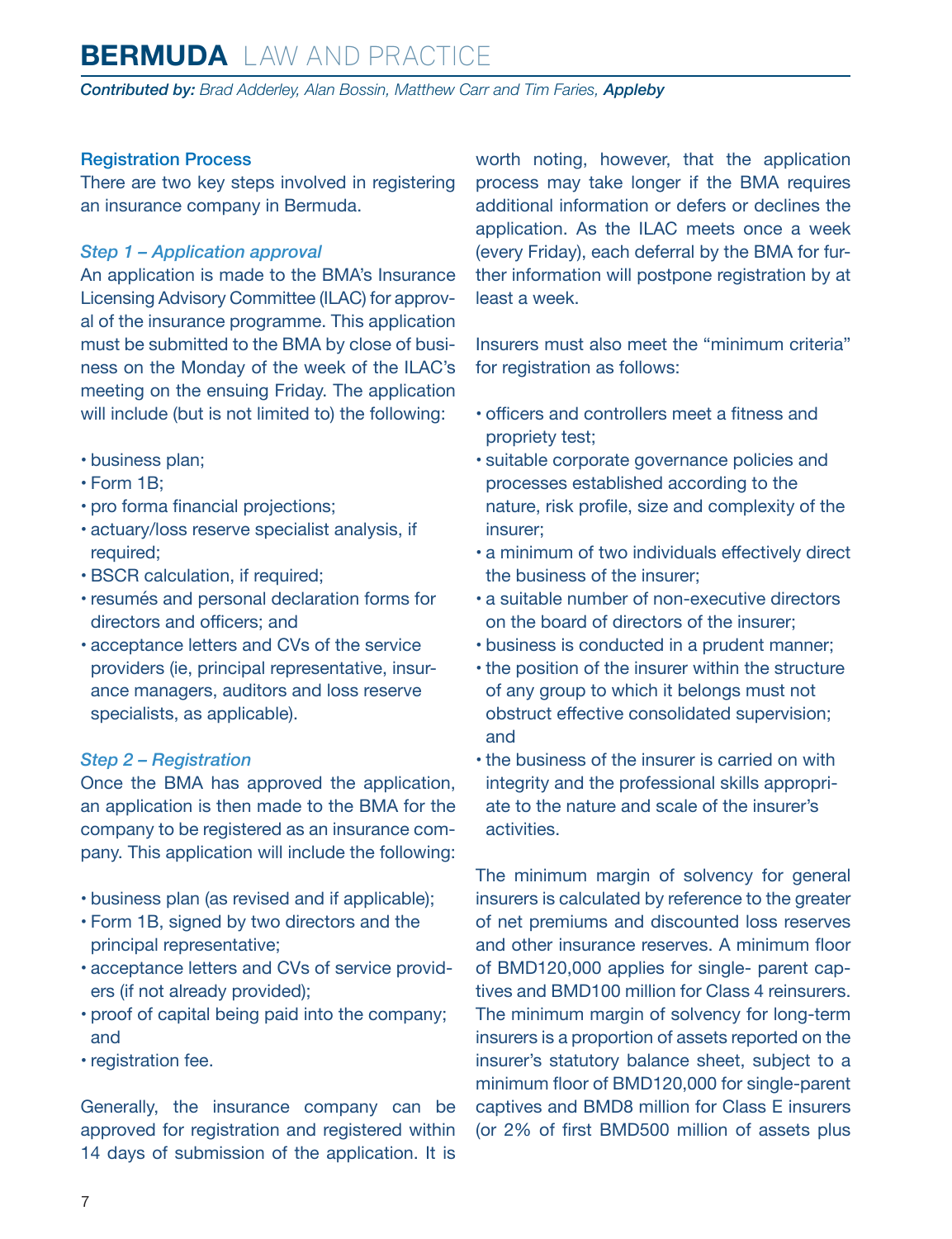1.5% of assets above USD500 million whichever is greater).

An approved loss reserve specialist is to be appointed by all multi-parent captives and commercial insurers carrying on general business and a qualified actuary approved by the BMA must be appointed by all insurers carrying on long-term business.

Captive insurers' reporting requirements include annual financial statements, and an annual statutory financial return comprised of:

- auditor's report;
- solvency certificate;
- loss reserve opinion (general business multiparent captives);
- actuary's opinion (long-term business multiparent captives);
- declaration of compliance;
- underwriting analysis; and
- own risk assessment.

Commercial insurers' reporting requirements include:

- annual financial statements (GAAP);
- annual capital and solvency return (comprising a version of the insurer's BSCR model); and
- quarterly financial returns.

In addition to this, commercial insurers must offer proof that they:

- maintain assets sufficient to capitalise an "enhanced capital requirement" (based on the insurer's BSCR model);
- satisfy a minimum portion of their enhanced capital requirement with qualifying tiers of eligible capital;
- maintain a head office in Bermuda;
- have conducted the commercial insurer's solvency self-assessment;
- have prepared and published a financial condition report and declaration executed by the CEO of the insurer and any senior executive responsible for actuarial risk or risk management or internal audit or compliance function (to be made available on the insurer's website, if applicable, or in hard copy to members of the public on request); and
- maintain a target capital level of 120% of enhanced capital requirement.

Registration of Special Purpose Insurers (SPI) The BMA has put in place a new expedited one step process for registration of SPIs which are permitted to carry on restricted special purpose business.

Under the new process the BMA offers a turnaround time of three business days. Other benefits of the procedure are that the process may be initiated on any business day by submitting an application prior to 5 pm (Bermuda time) and the required information is provided through a new SPI checklist with no need to submit a business plan.

#### The Insurance Code of Conduct

All insurers must comply with the BMA's Insurance Code of Conduct (the "Code"), setting out the duties, requirements and standards with which insurers are to comply when conducting business.

The Code requires insurers to establish and maintain a sound corporate governance framework, providing for appropriate oversight of the insurer's business and adequately protecting policyholder interests. The Code further requires the board of directors of an insurer that employs an insurance manager to ensure that such insurance manager meets the fitness and propriety tests. Moreover, the board of directors and chief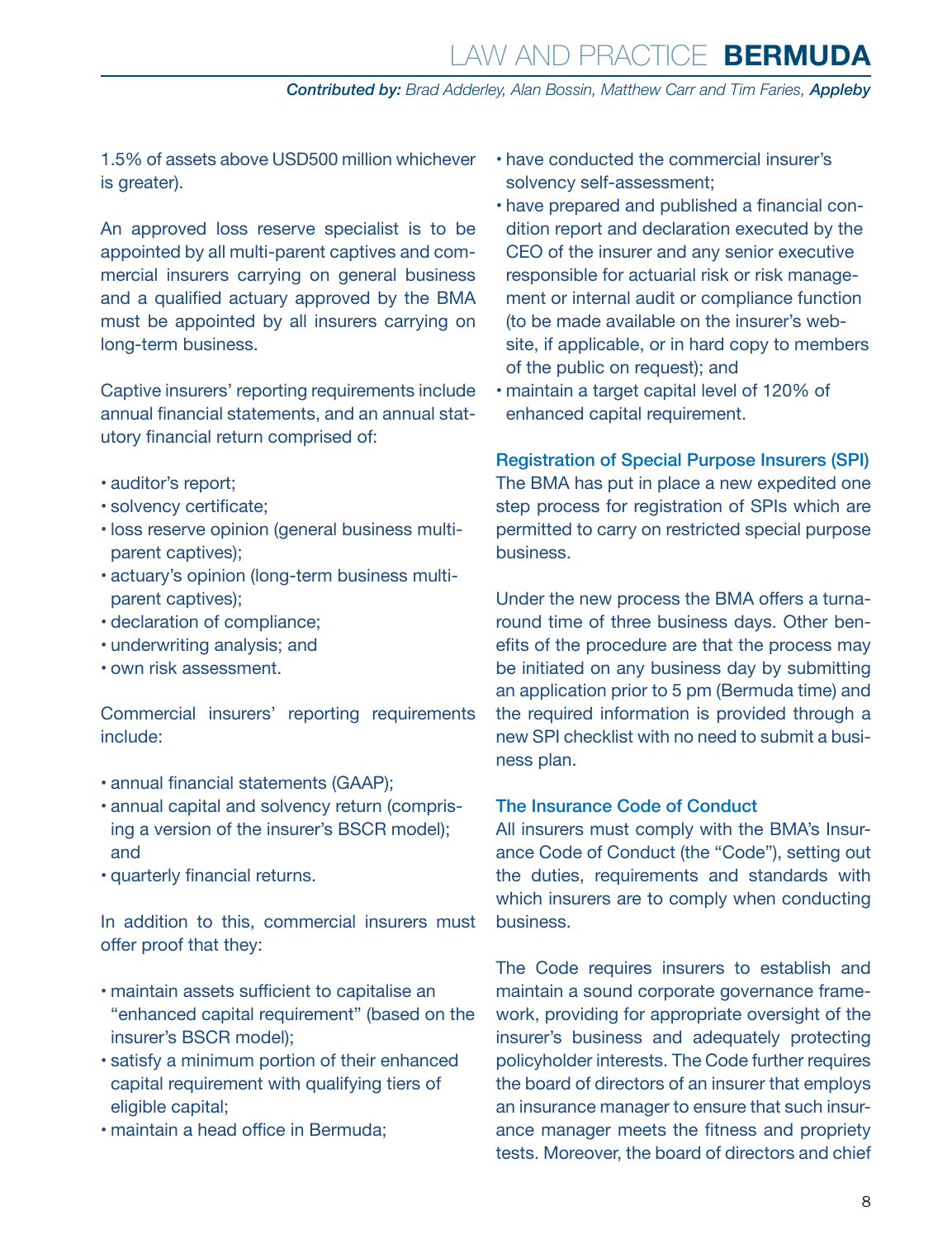*Contributed by: Brad Adderley, Alan Bossin, Matthew Carr and Tim Faries, Appleby*

and senior executives are required to adopt an effective risk management strategy and an internal controls framework that has regard for international best practice on risk management and internal controls. As there are varying risk profiles of insurers, the BMA interprets the Code based on the nature, scale and complexity of the business of each insurer.

#### Cyber-Risk Code of Conduct

In response to a consultation paper published in December of 2019, the BMA published Insurance Sector Operational Cyber-Risk Management Code of Conduct (the "Cyber Code"). The Cyber Code applies to all insurers, insurance managers and insurance intermediaries (agents, brokers and insurance marketplace providers) are required to comply with the Insurance Sector Operational Cyber-Risk Management Code of Conduct (Registrants). The Cyber Code establishes duties, requirements, standards, procedures, and principles to be complied with in relation to operational cyber-risk management. The BMA will expect that cyber-risk controls will be proportional to the nature, scale and complexity of the organisation.

#### Insurance Intermediaries

Insurance intermediaries, including insurance managers, brokers, agents or insurance marketplace providers, or their innovative counterparts - IA, IB, IM, or IMPs (collectively, "insurance intermediaries") — must comply with the respective BMA code of conduct. Insurance intermediaries can be either a natural person or a body corporate. The insurance intermediary must also meet minimum criteria for registration. This includes the fitness and propriety of controllers, which is assessed by reference to the competence, capability, honesty, integrity and reputation of the officer controllers.

Insurance intermediaries must maintain adequate professional indemnity insurance but are not otherwise subject to any prudential requirements.

#### Principal Representative

Every insurance company registered in Bermuda, even those with no physical presence on the island, must appoint a principal representative. A principal representative can take the form of a natural person or body corporate, but is more often than not a body corporate. The insurance manager of an insurer commonly also acts as the insurer's principal representative, but it is possible for both roles to be fulfilled by two separate entities. The BMA must approve the appointment of a principal representative by an insurer.

The principal representative exists so that the BMA can have some identified individual or company present in Bermuda to whom it can look in respect of an insurer's affairs. The principal representative has specific statutory obligations including the requirement to report certain events to the BMA, breach of which constitutes an offence under the Insurance Act. In particular, the principal representative must report the insolvency or likely insolvency of the insurer, the breach by the insurer of any law or the insurer's licence, the breach of any condition or solvency margin of the insurer or the failure by the insurer to adhere to certain other directions of the BMA.

#### Auditor

Subject to any directions given by the BMA to the contrary, every insurer must appoint and maintain an auditor approved by the BMA. Insurers must have their statutory financial returns audited annually by an approved auditor. Under prevailing policy, the BMA will only appoint individuals or firms resident in Bermuda as approved auditors.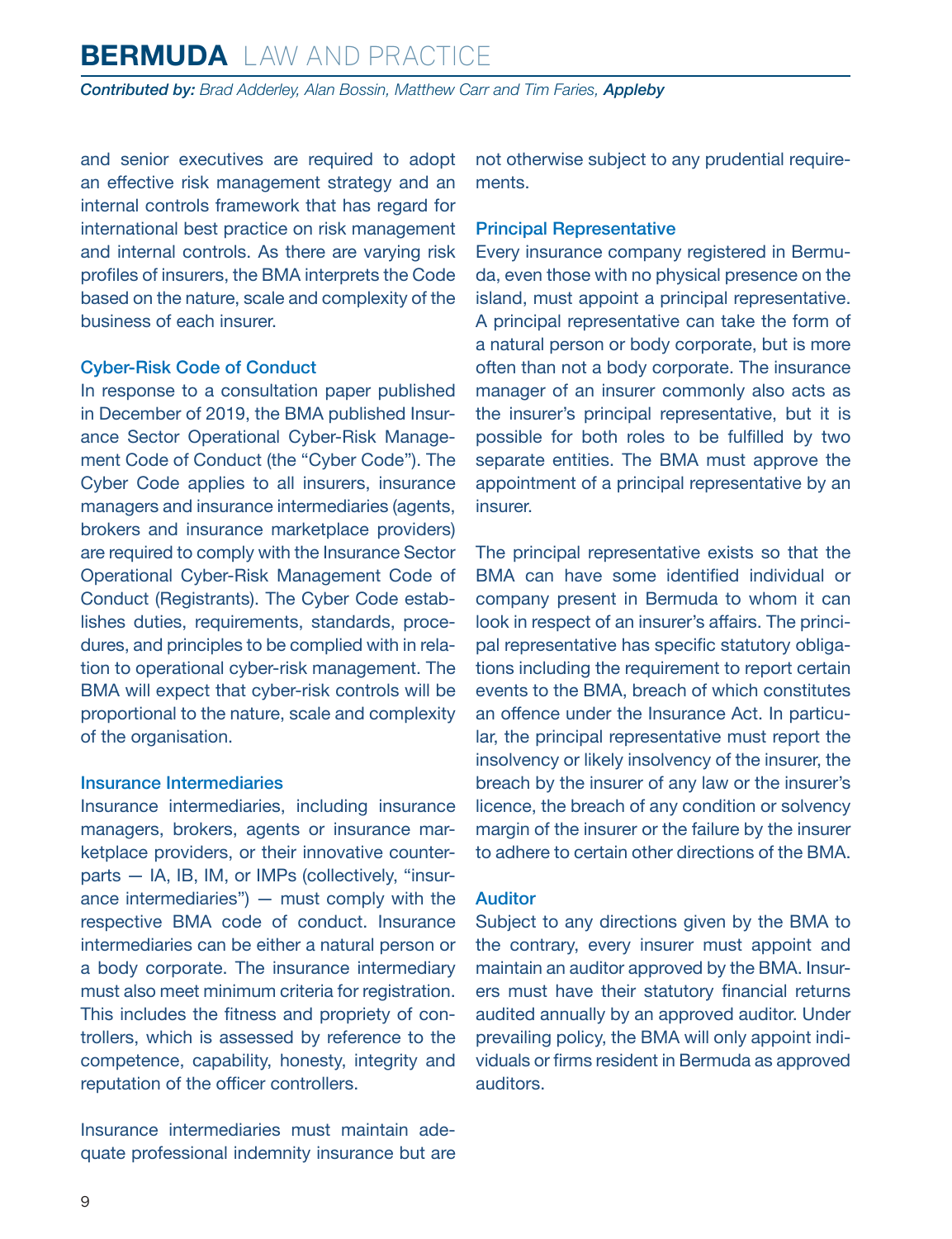#### <span id="page-9-0"></span>Loss Reserve Specialist

The Insurance Act stipulates that in certain instances a loss reserve specialist (LRS), approved by the BMA, must opine on the insurer's loss reserves. The LRS is usually an actuary but must be independent from the actuary who sets the reserve levels. This opinion gives the BMA additional assurance concerning the level of reserves carried by the insurer.

#### Actuary

Insurers registered as long-term insurers must appoint an actuary in accordance with the Act, and have this appointment approved by the BMA. The primary role of the approved actuary is to opine on the adequacy of the total long-term business insurance reserves, reflected in insurers' statutory financial statements and statutory financial returns, and any other matters specified by the BMA.

#### **2.2 The Writing of Insurance and Reinsurance**

See **2.1 Insurance and Reinsurance Regulatory Bodies and Legislative Guidance**.

#### **2.3 The Taxation of Premium**

This does not apply in this jurisdiction.

#### **3 . O V E R S E A S F I R M S DOING BUSINESS IN THE JURISDICTION**

#### **3.1 Overseas-Based Insurers or Reinsurers**

Establishing a Physical Presence in Bermuda In Bermuda, it is possible to establish a fully operational office in a few weeks.

#### Head Office Requirements

The Insurance Act was amended in 2016 to require commercial insurers to establish and maintain their head office in Bermuda. In determining whether commercial insurers have complied with the head office requirements, the BMA considers the following six factors:

- where the underwriting, risk management and operational decision making of the insurer occurs;
- whether the presence of senior executives responsible for and involved in the decision making related to the insurer's insurance business are located in Bermuda;
- where meetings of the board of directors of the insurer occur;
- the location where management of the insurer meets to effect policy decisions of the insurer;
- the residence of the officers, insurance managers or employees of the insurer; and
- the residence of one or more directors of the insurer in Bermuda.

The BMA will apply the proportionality principle when it considers the above factors in determining whether the insurer, based on the nature, scale and complexity of its business, has met the head office requirements.

The head office requirement does not apply to a commercial insurer that has a permit under the Non-Resident Insurance Undertakings Act 1967 or a permit under Section 134 of the Companies Act. These provisions cover branch operations in Bermuda for foreign insurers.

#### Non-resident Insurance Undertakings

There are a few representatives of overseas carriers in Bermuda, commonly referred to as nonresident insurance undertakings (NRIUs). Most NRIUs have engaged agents in Bermuda who receive commissions on premiums written. Most of these premiums arise out of the sale of life insurance policies.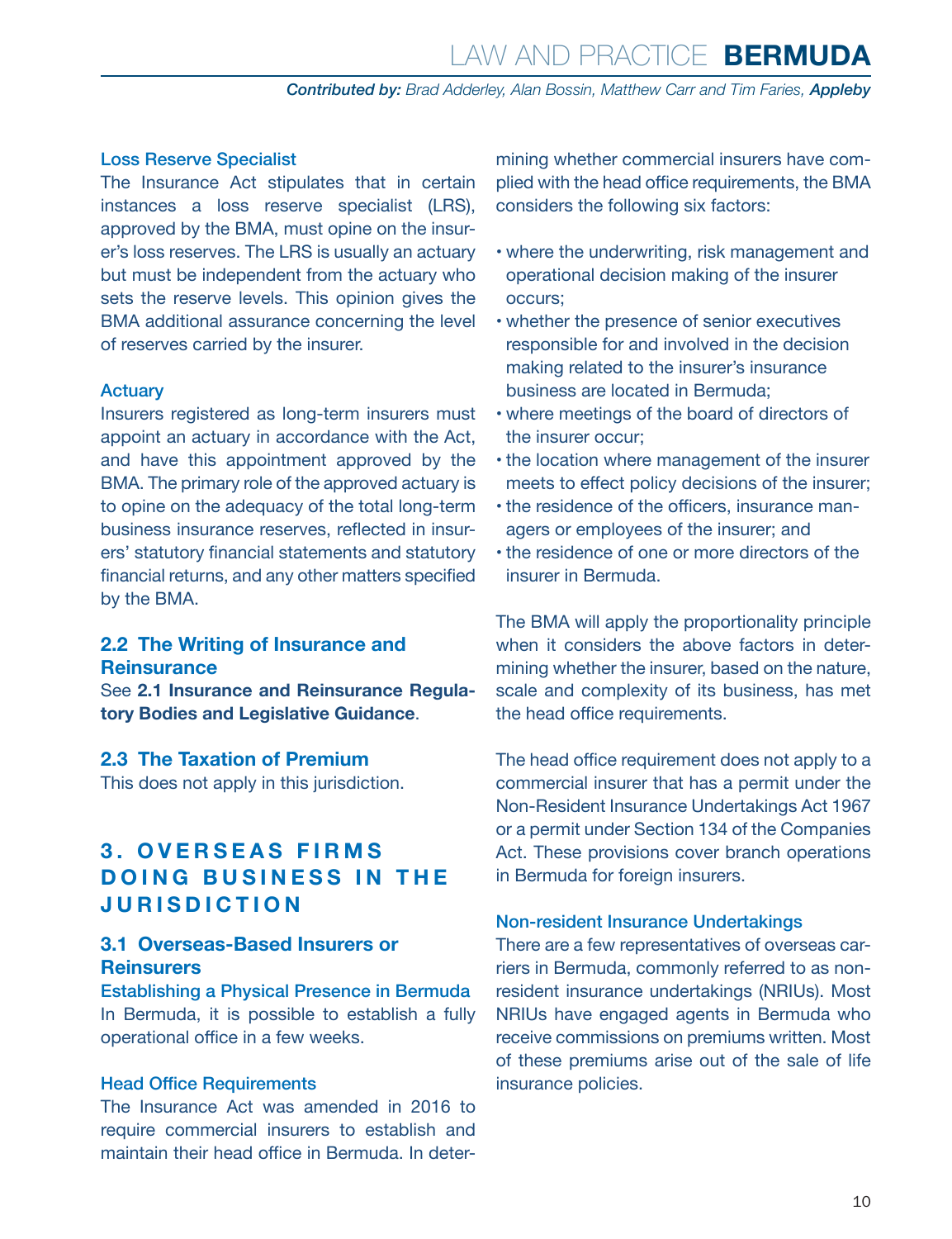*Contributed by: Brad Adderley, Alan Bossin, Matthew Carr and Tim Faries, Appleby*

#### Economic Substance Requirements

The Council of the EU adopted a resolution on a Code of Conduct for business taxation, the aim of which is to counteract the effects of zero tax and preferential tax regimes around the world. In 2017 the Code of Conduct Group (the "Code Group") investigated the tax policies of both EU member states and third countries, assessing tax transparency, fair taxation and implementation of anti–BEPS measures. Following assessment by the Code Group, Bermuda was included in a list of jurisdictions required to address the Code Group's concerns about "economic substance". Like their counterparts in the British Virgin Islands, the Cayman Islands, Guernsey, Jersey and Isle of Man, the government of Bermuda has been working closely with the Code Group to ensure that those concerns are adequately addressed. As a result of this engagement, the Economic Substance Act 2018, as amended (the "Substance Act"), and the Economic Substance Regulations 2018 (the "Substance Regulations") became operative on 31 December 2018.

#### Which Entities Are Subject to the Substance Act?

The Substance Act applies to "registered entities", which means:

- companies incorporated under the Companies Act;
- companies formed under the Limited Liability Company Act 2016; and
- partnerships (exempted, exempted limited or overseas).

A registered entity will be in scope of the Substance Act if it conducts a relevant activity. The relevant activities are:

- banking;
- insurance;
- fund management;
- financing and leasing;
- headquarters;
- shipping;
- distribution and service centres;
- holding entity; and
- intellectual property.

#### Economic Substance Requirements

A registered entity conducting a relevant activity will satisfy the economic substance requirements if:

- it is managed and directed in Bermuda;
- core income generating activities (CIGA) are undertaken in Bermuda in relation to the relevant activity;
- it maintains adequate physical premises in Bermuda;
- there are adequate full-time employees in Bermuda with suitable qualifications; and
- there is adequate operating expenditure incurred in Bermuda in relation to the relevant activity.

#### How Will a Company Be Assessed on Compliance?

The Registrar of Companies ("Registrar") will determine whether a company is compliant with the economic substance requirements based on the information provided in the annual filing. Registered entities in scope of the Substance Act will be required to file, on an annual basis, an economic substance e-declaration ("Declaration") with the Registrar through the online economic substance Declaration portal. The Declaration will include the following information:

- the nature and extent of the relevant activity including the CIGA undertaken by the relevant entity;
- the nature and extent of the entity's presence in Bermuda;
- whether the entity is managed and directed in or from Bermuda; and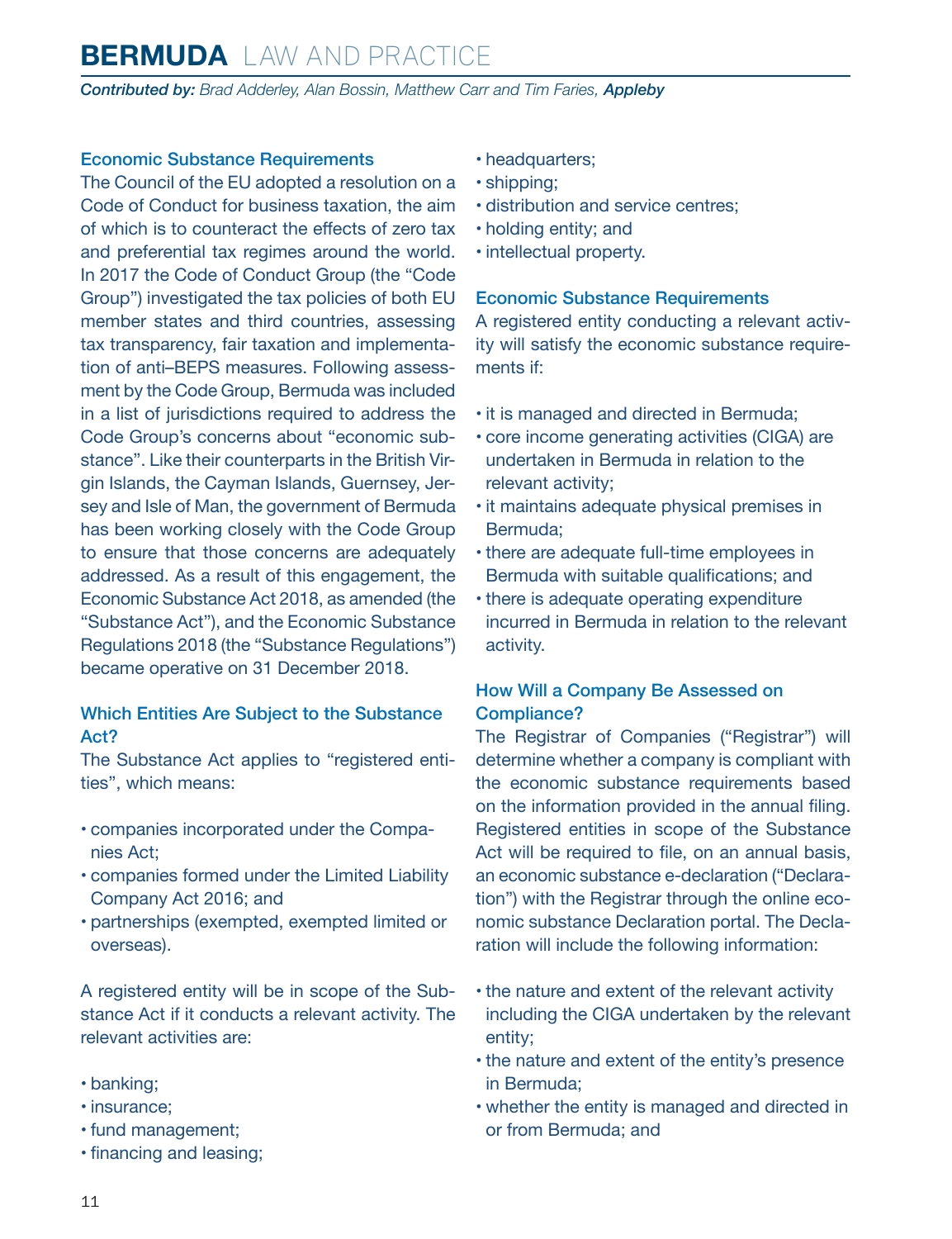<span id="page-11-0"></span>• the nature and extent of outsourcing arrangements to affiliates or service providers.

#### How Is "Adequate" to Be Assessed?

The Substance Act does not impose a minimum annual expenditure nor a minimum number of employees in order to satisfy the economic substance requirements. Rather, "adequacy" will be assessed based on the particular circumstances of the entity.

#### Compliance and Enforcement

The Registrar will have monitoring and enforcement powers under the Registrar of Companies (Compliance Measures) Act 2017 and will have the power to fine an entity for non-compliance.

#### Implementation Period

The commencement date for the Substance Act was 1 January 2019 and the new regime became immediately applicable to new registered entities incorporated or registered after this date. The transitional period for existing entities has ended. The first reporting commenced in 2020.

#### Relevant Activity of Insurance

The Substance Regulations sets out the CIGA applicable to insurance as including the following:

- predicting and calculating risk;
- insuring or re-insuring against risk;
- providing client services; and
- preparing regulatory reports.

#### Brexit

The responses above are unaffected by Brexit.

#### **3.2 Fronting**

This does not apply in this jurisdiction.

#### **4. TRANSACTION ACTIVITY**

#### **4.1 M&A Activities Relating to Insurance Companies**

Some of the M&A Insurance deals Appleby worked on in 2021 include:

- counsel to Etelequote Limited in connection with the sale of its operating subsidiaries to Primerica, Inc. (NYSE:PRI), a well established provider of financial services to middleincome families throughout the United States and Canada;
- counsel to Global Atlantic Financial Group Limited (Global Atlantic) in connection with the sale of Global Atlantic to a subsidiary of KKR & Co. Inc. (KKR); and
- advised Argo Group International Holdings, Ltd., an underwriter of specialty insurance and reinsurance products in the property and casualty market, in an agreement to sell its reinsurance business, Ariel Re.

Other notable insurance deals Appleby worked on in 2021 include:

- counsel to the Vantage Group in connection with its formation of Vantage Risk Ltd. as a Bermuda exempted company and registration as a Class 4 insurer under the Insurance Act 1978 (Insurance Act). One of the largest new insurance platforms in Bermuda;
- acted for the UK's largest special motor insurer and Lloyds's underwriter ERS Insurance (now rebranded IQUW) in developing a significant presence in Bermuda including the establishment of a Class 3B reinsurer; and
- acted as Bermuda counsel for Chaucer, the international specialty (re)insurance group, in the formation and licensing of its Bermuda Class 4 insurer and insurance agent.

Two companies registered in Bermuda may amalgamate and continue as one company or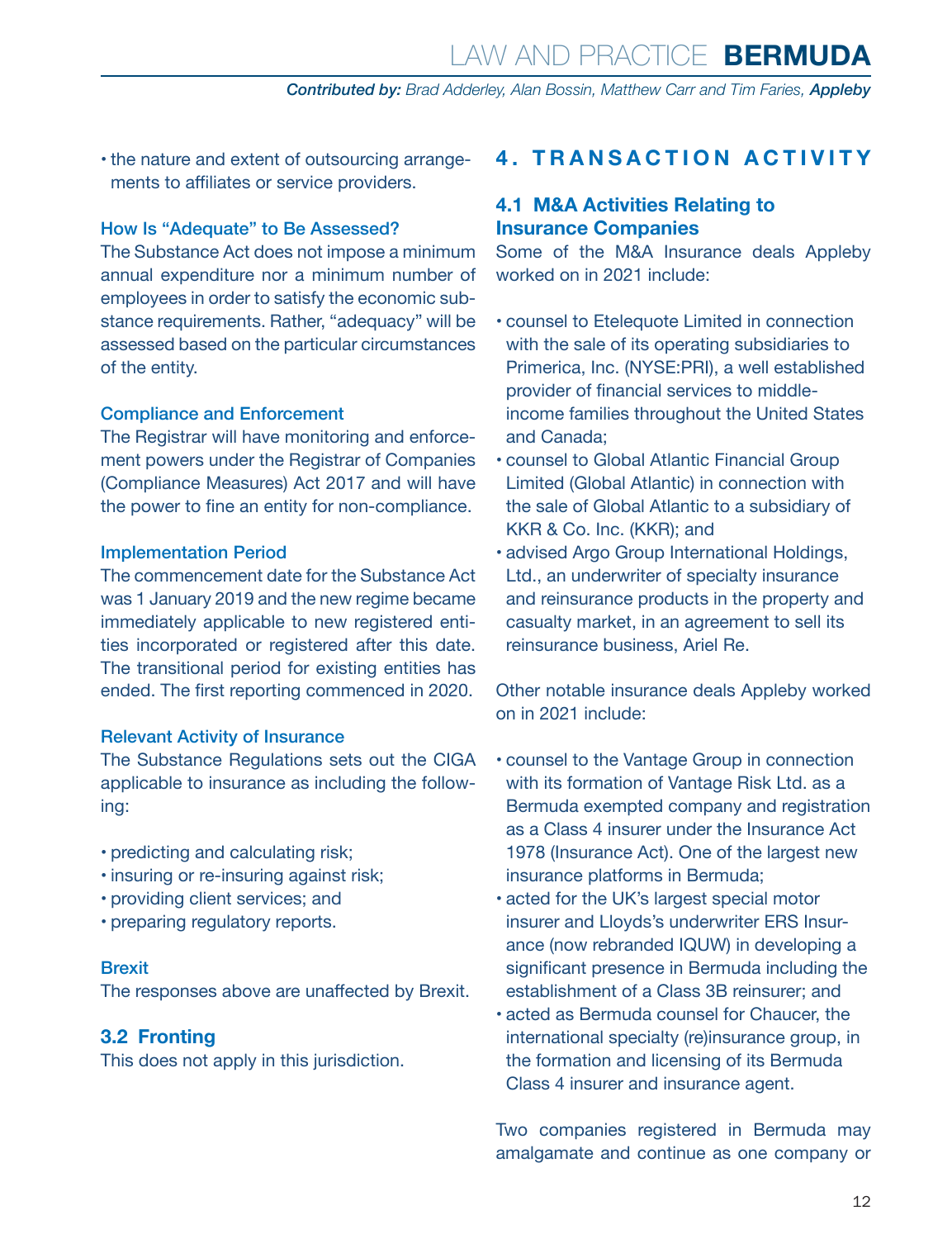*Contributed by: Brad Adderley, Alan Bossin, Matthew Carr and Tim Faries, Appleby*

merge and continue as one of the merging companies (hereinafter referred to as a "business combination"). A business combination requires each company to enter into an amalgamation or merger agreement as the case may be, which sets out the terms and means of effecting the business combination.

The directors of each company involved in a business combination must submit the amalgamation or merger agreement, as the case may be, before the shareholders of their respective companies. They must then gain shareholder approval before the amalgamation or merger agreement can be effected and the amalgamated or surviving company can be registered by the Registrar. Special attention should be paid to the provisions of the by-laws of the respective companies that apply to meetings. Appropriate notice must therefore be given to the shareholders, and they should also be sent a summary of the amalgamation or merger agreement and a statement of the fair value of their shares.

At the meeting, each share of an amalgamating or merging company is entitled to the right to vote, irrespective of whether it carries that right and, if the amalgamation or merger agreement contains a provision that would constitute a variation of the rights attaching to any class of shares, then the holders of such shares are entitled to vote separately as a class. Unless the provisions of the by-laws provide otherwise, the resolution of the shareholders or class must be approved by a majority of 75% of those voting at the meeting, where the quorum is two people holding (or representing by proxy) more than one third of the issued shares of the company (or the class).

Should the amalgamation or merger agreement receive approval then the dissenting shareholders are entitled to receive the merger consideration and, if they are not satisfied that they have been offered fair value, they may apply to the court within one month of the notice of the meeting to assess the fair value of their shares.

#### BMA Approval

The regulatory authority responsible for registering mergers and amalgamations pursuant to the Companies Act is the Registrar. For insurance companies, a BMA "no objection" or some form of notification will also be required as the BMA must remain informed of all the controllers of all registered insurers in Bermuda and any material changes to them. A "controller" for this purpose means:

- the managing director of the registered insurer or its parent company;
- the chief executive of the registered insurer or of its parent company;
- a 10%, 20%, 33% or 50% "shareholder controller"; or
- any person in accordance with whose directions or instructions the directors of the registered insurer or of its parent company are accustomed to act.

The definition of shareholder controller is set out in the Insurance Act but generally refers to:

- a person who holds 10% or more of the shares carrying rights to vote at a shareholders' meeting of the registered insurer or its parent company;
- a person who is entitled to exercise 10% or more of the voting power at any shareholders' meeting of such registered insurer or its parent company; or
- a person who is able to exercise significant influence over the management of the registered insurer or its parent company by virtue of its shareholding or its entitlement to exercise, or control the exercise of, the voting power at any shareholders' meeting.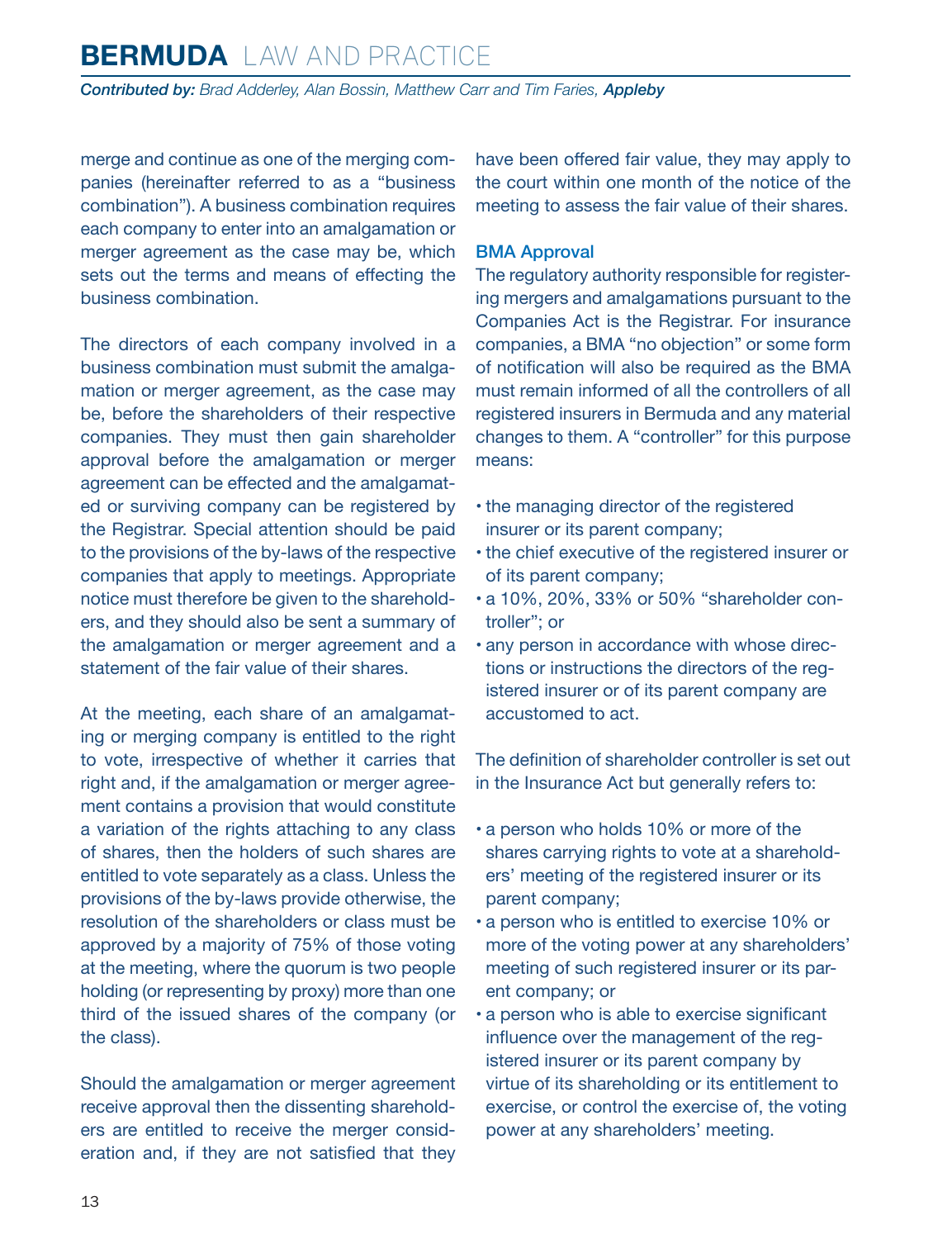<span id="page-13-0"></span>The BMA will also want to assess the financial strength of the amalgamated company and will expect the management accounts for each of the amalgamating companies and pro-forma financials for the amalgamated company to be provided as part of their assessment.

#### Notification of Material Change

Pursuant to various sections of the Insurance Act (re)insurers are required to notify the BMA before effecting a material change to the business of the respective insurer or that of an insurance group of which it is a member.

For the purposes of this section, a material change includes:

- acquisition or transfer of insurance business being part of a scheme falling within, or any transaction relating to a scheme of arrangement under, Section 25 of the Insurance Act or Section 99 of the Companies Act;
- an amalgamation with or acquisition of another firm;
- engaging in unrelated business that is retail business;
- the acquisition of a controlling interest in an undertaking that is engaged in non-insurance business which offers services and products to persons who are not affiliates of the insurer;
- outsourcing all or substantially all of an insurer's actuarial, risk management, compliance or internal audit functions;
- outsourcing all or a material part of an insurer's underwriting activity;
- the transfer other than by way of reinsurance of all or substantially all of a line of business;
- the expansion into a material new line of business;
- the sale of an insurer; and
- outsourcing of an officer role.

In order to effect a material change, the (re) insurer must have served on the BMA, in writing, a notice stating that the (re)insurer intends to effect such change. Once the notice is served, the BMA has 30 days beginning with the date on which the notice was served to notify the (re) insurer, in writing, that there is no objection to the (re)insurer effecting the material change. If, after the 30 day period has elapsed, the (re)insurer has not received a response from the BMA, it is free to effect the desirous material change.

The BMA is required by the Insurance Act to serve a notice of objection unless it is satisfied: (i) that the interests of the policyholders of the (re) insurer would not in any manner be threatened by the material change; and (ii) without prejudice to the preceding paragraph, that, having regard to the material change the requirements of the Insurance Act would continue to be complied with or, if any of those requirements are not complied with, that the (re)insurer concerned is likely to undertake adequate remedial action.

Before issuing a notice of objection, the BMA is required to serve upon the (re)insurer concerned a preliminary written notice stating the BMA's intention to issue a formal notice of objection. Upon receipt of the preliminary written notice, the (re)insurer served may, within 28 days, file written representations with the BMA which shall be taken into account by the BMA in making its final determination.

#### **5. DISTRIBUTION**

#### **5.1 Distribution of Insurance and Reinsurance Products**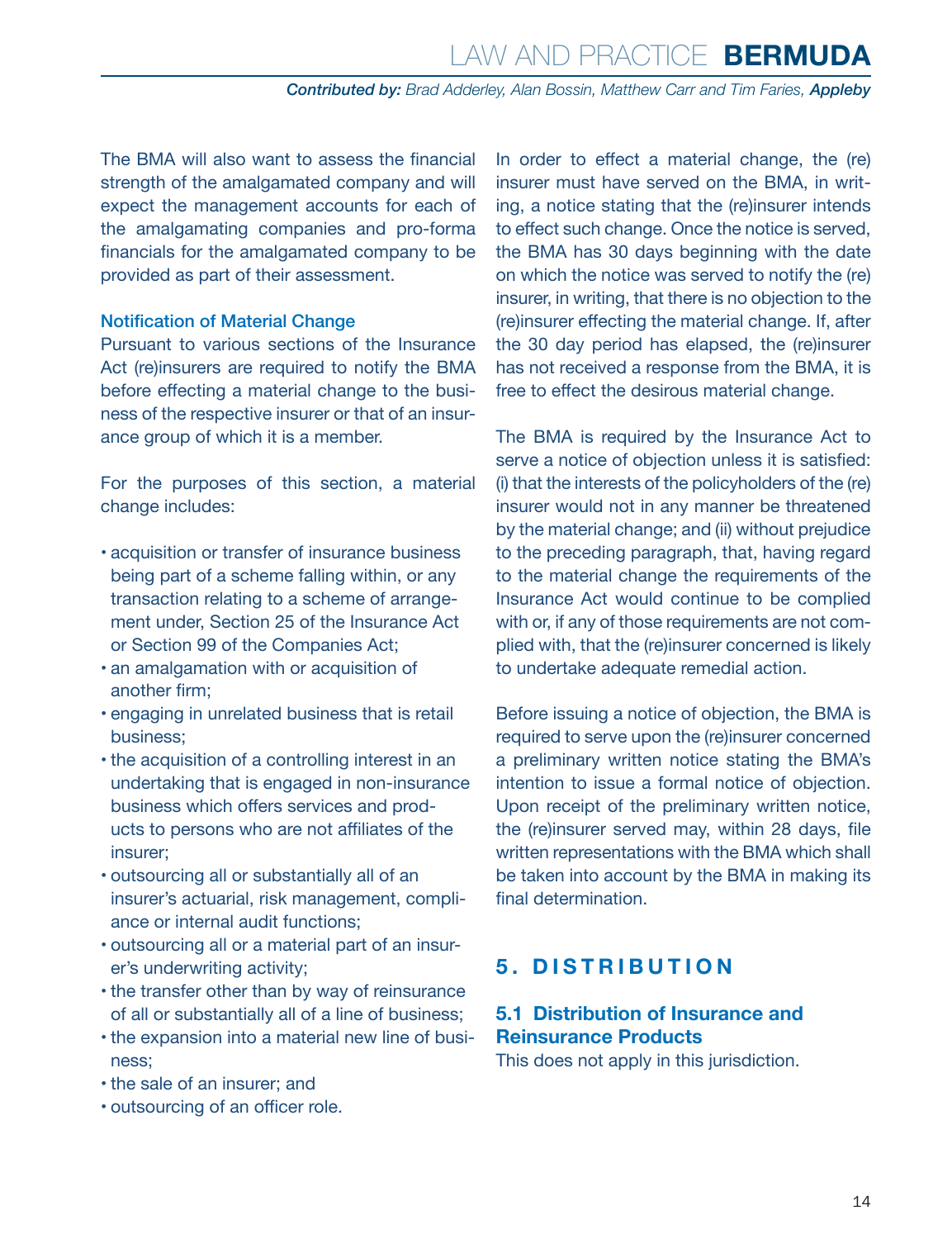#### <span id="page-14-0"></span>**6 . M A K I N G A N I N S U R A N C E CONTRACT**

#### **6.1 Obligations of the Insured and Insurer**

This does not apply in this jurisdiction.

#### **6.2 Failure to Comply with Obligations of an Insurance Contract**

This does not apply in this jurisdiction.

#### **6.3 Intermediary Involvement in an Insurance Contract**

This does not apply in this jurisdiction.

#### **6.4 Legal Requirements and Distinguishing Features of an Insurance Contract**

This does not apply in this jurisdiction.

#### **6.5 Multiple Insured or Potential Beneficiaries**

This does not apply in this jurisdiction.

#### **6.6 Consumer Contracts or Reinsurance Contracts**

This does not apply in this jurisdiction.

#### **7 . A LT E R N AT I V E R I S K TRANSFER (ART)**

#### **7.1 ART Transactions**

Bermuda is the world's leading domicile for insurance-linked securities (ILS) transactions. With a highly regarded regulatory framework, sophisticated legal system, developed infrastructure and global companies with a physical presence, Bermuda maintains a reputation as a quality jurisdiction that has demonstrated its ability to respond to changes in market conditions while meeting its clients' commercial needs.

The BMD100 billion ILS market has proven to be both relevant and reliable after the heavy catastrophe losses around the world in 2017 and 2018. As expected, in 2021 there was continued registration with 52 new insurer registrations completed by October of 2021. Bermuda's (re)insurance market is comprised of over 1,200 (re)insurers holding total assets in excess of USD980 billion writing gross premium of approximately USD240 billion.

As of 31 December 2020, Bermuda maintained its position as the premier jurisdiction for captives, with a total of 680 captives writing gross premiums of approximately BMD25 billion. According to the Bermuda Stock Exchange, Bermuda has listed more than 100 more ILS and catastrophe bonds in 2020 than it did in the previous year. At the end of 2020, the total number of ILS-listed securities stood at 590, with a combined nominal value of USD43.01 billion.

Bermuda has been in the ILS market for more than 20 years and was involved in some of the first deals in the mid-1990s. The influx of capital has been the main catalyst for the growth of the ILS market. Many investors are now developing their own modelling and due diligence capabilities and cedants are now sponsoring deals as a way of securing more competitive prices.

Some of the more common ILS structures in today's market are as follows.

• Catastrophe bonds – the capital market alternative to traditional catastrophe reinsurance that uses fully collateralised SPI to transfer a defined set of risks from an insurer to capital market investors. Initially, catastrophe bonds were structured to offer high yields for investors with high-risk appetites and only covered a single peril. Nowadays, catastrophe bonds tend to cover a multitude of perils and are structured as low risk/investment grade by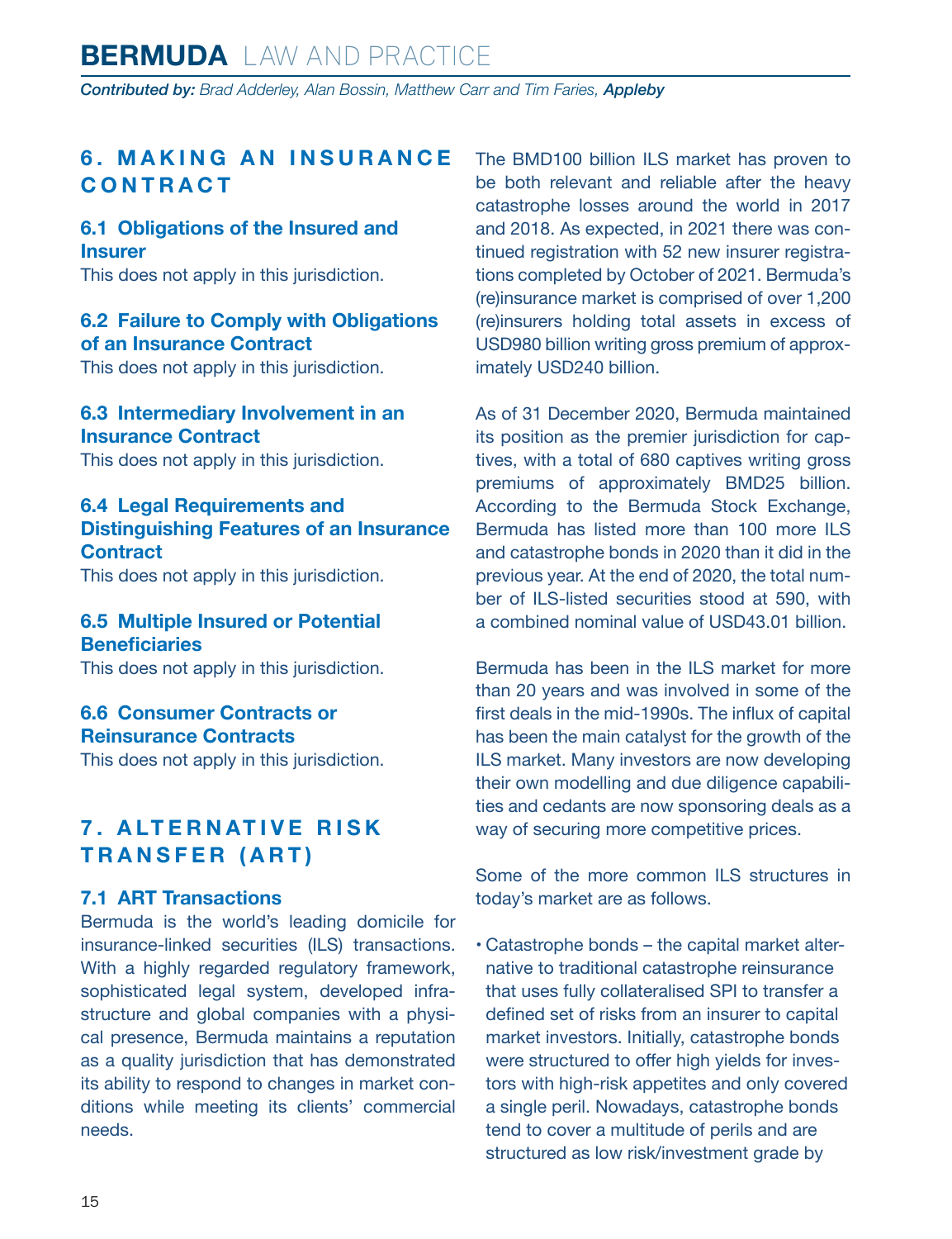<span id="page-15-0"></span>offering over-collateralisation or guarantees from third-party insurers.

- Reinsurance sidecars fully collaterised special purpose insurers created to purchase some, or all, of an insurance policy in order to share in the profits and risks. The ceding insurer or reinsurer, who cedes risk to the reinsurance sidecar, normally pays its premiums for the coverage upfront, allowing investors to profit from the premium return with their collateral exposed for the duration of the underlying reinsurance contracts. Reinsurance sidecars used to be formed as joint ventures between existing insurance or reinsurance companies, but increasingly have been used as a convenient deployment vehicle for third-party capital in the reinsurance underwriting business.
- Contingent capital structures these offer insurers the option to raise capital during a defined commitment period based upon the occurrence of a qualifying event. Should the qualifying event occur, investors provide the insurer with capital determined by the amount of catastrophic loss and if no catastrophic event occurs, there is no exchange of funds. Because low-probability, high-severity event insurance tends to be scarce or uneconomic, contingent capital can be a cost-effective solution for a company needing liquidity relief.
- Extreme mortality bonds these enable the issuer to protect itself from large deviations in longevity or mortality due to deaths from disease, pandemics, war, terrorism or natural catastrophes. These bonds are structured similarly to other asset-backed securities, with deviations in mortality serving as the trigger.
- Longevity swaps these transfer the risk of pension scheme members living longer than expected from pension schemes to an insurer or bank provider.
- Industry loss warranties these are reinsurance contracts whose payouts are linked to a

predetermined trigger of estimated insurance industry losses rather than their own losses from a specified event. They are essentially swap contracts.

#### **7.2 Foreign ART Transactions**

This does not apply in this jurisdiction.

#### **8 . I N T E R P R E T I N G A N INSURANCE CONTRACT**

#### **8.1 Interpretation of Insurance Contracts and Use of Extraneous Evidence**

This does not apply in this jurisdiction.

#### **8.2 Warranties**

This does not apply in this jurisdiction.

#### **8.3 Conditions Precedent**

This does not apply in this jurisdiction.

#### **9. INSURANCE DISPUTES**

**9.1 Insurance Disputes over Coverage** This does not apply in this jurisdiction.

**9.2 Insurance Disputes over Jurisdiction and Choice of Law** This does not apply in this jurisdiction.

#### **9.3 Litigation Process**

This does not apply in this jurisdiction.

#### **9.4 The Enforcement of Judgments** This does not apply in this jurisdiction.

#### **9.5 The Enforcement of Arbitration Clauses**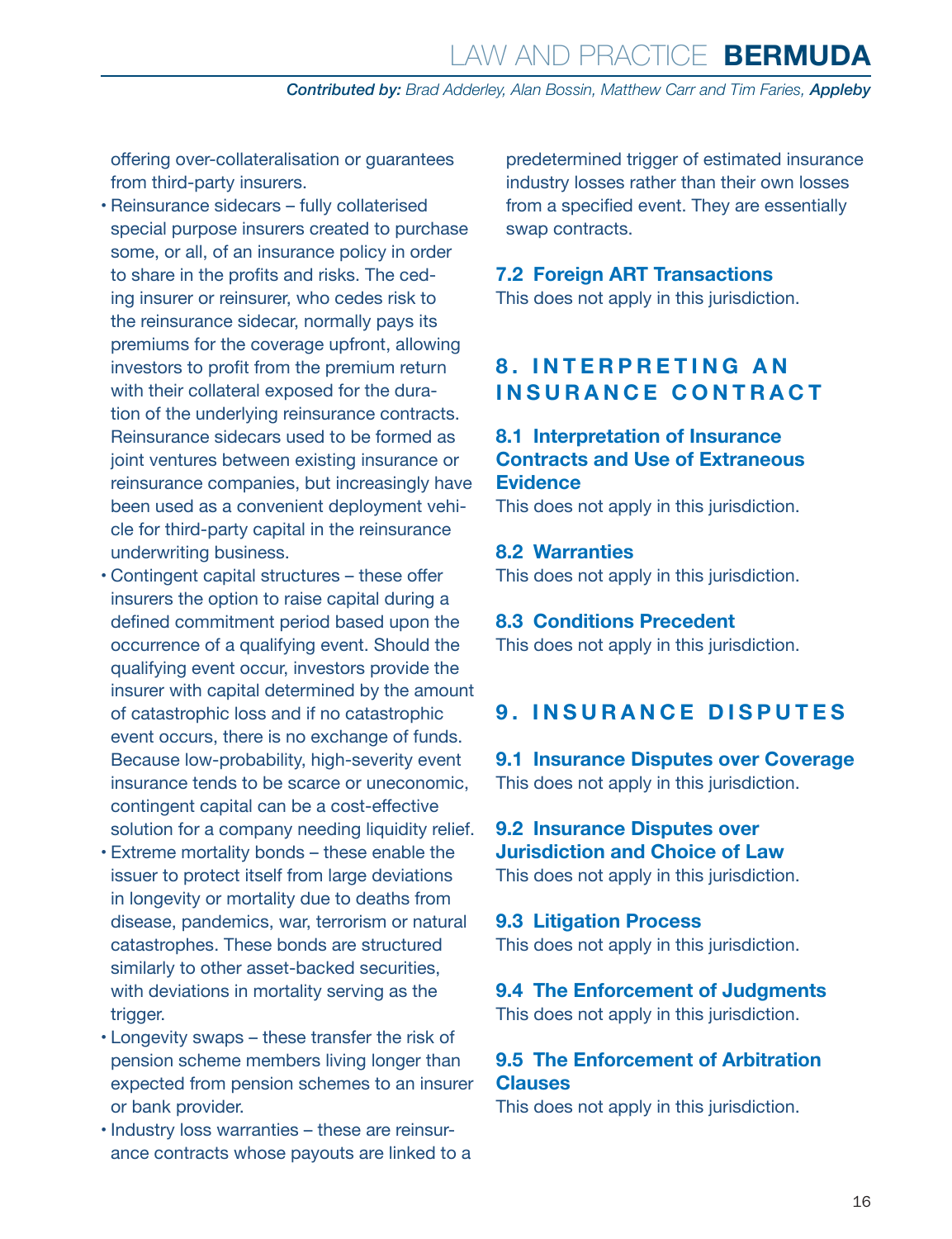<span id="page-16-0"></span>*Contributed by: Brad Adderley, Alan Bossin, Matthew Carr and Tim Faries, Appleby*

#### **9.6 The Enforcement of Awards**

This does not apply in this jurisdiction.

#### **9.7 Alternative Dispute Resolution**

This does not apply in this jurisdiction.

#### **9.8 Penalties for Late Payment of Claims**

This does not apply in this jurisdiction.

#### **9.9 Insurers' Rights of Subrogation**

This does not apply in this jurisdiction.

#### **1 0 . I N S U R T E C H**

#### **10.1 Insurtech Developments**

Insurtech is the insurance industry's next evolution and, given that Bermuda has been at the forefront of providing innovative solutions in the insurance industry for decades, it is a natural progression for the jurisdiction.

The BMA has taken a proactive response to the growing insurtech market, anticipating the needs of current and future players. Leveraging Bermuda's reputation as a centre of excellence for innovation in a sound regulatory environment, the BMA has launched two parallel innovation tracks initially targeted at the insurtech market: (i) the insurance regulatory sandbox ("Sandbox"), and (ii) an innovation hub ("Innovation Hub"). The BMA has endeavoured to provide innovative solutions in the insurance industry to maintain Bermuda's dominance in the global ILS and captive sectors.

#### The Insurance Regulatory Sandbox

The Sandbox is a space where companies can test new technologies and offer innovative products and services to a limited number of customers in a controlled environment and for a limited period of time.

The Sandbox is available for entities registered, or proposing to become registered, under Section 4 (insurer) or Section 10 (insurance intermediaries) of the Insurance Act. The BMA encourages the use of a separately incorporated company (subsidiary or joint venture) to carry out activities within the Sandbox.

The licences available are ILT, IGB, IM, IA and IB for long-term insurers, general business insurers, insurance managers, agents and brokers, respectively. On successful graduation from the Sandbox, the company will be relicensed under an existing class of insurer or insurance intermediary (Class 1, 2, 3, 3A, 3B or 4 (if a general business insurer), Class A, B, C, D or E (if a longterm insurer), special purpose insurer, collateralised insurers, insurance manager, broker, agent or salesman).

#### Innovation Hub

The Innovation Hub is a platform for exchanging ideas and information and for facilitating dialogue between the BMA and market participants. The space designed for activities not directly regulated by the BMA and is ideal for a company still developing its thoughts and ideas, not yet prepared for proof of concept, and therefore not ready to apply for entry into the Sandbox. There is a dedicated working group for the insurance sector called the BMA Insurance Innovation Working Group.

The Innovation Hub is initially aimed at companies seeking to create innovative insurance solutions. However, it will be expanded to include other financial technology start-ups more broadly in the future.

#### **10.2 Regulatory Response**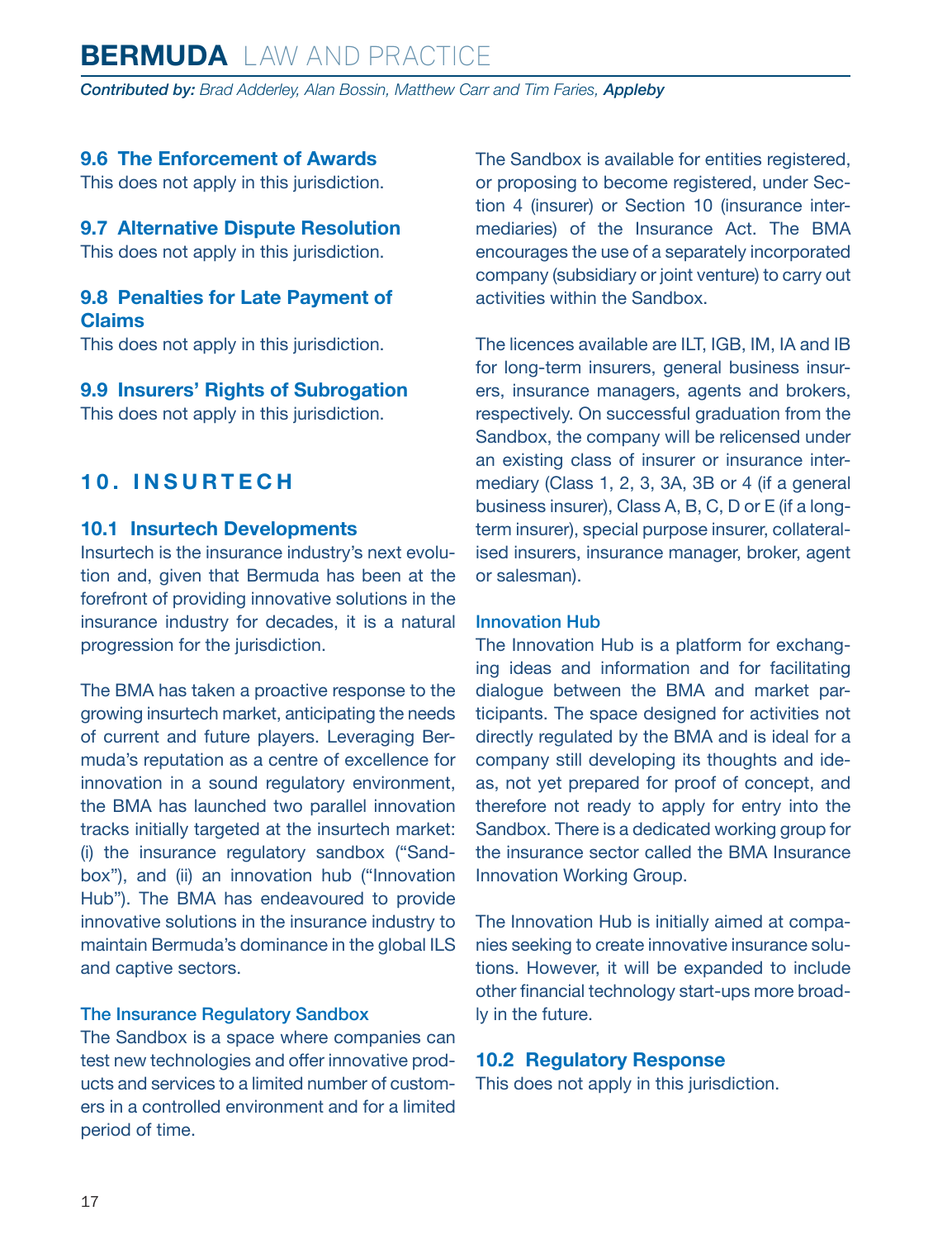#### <span id="page-17-0"></span>**11. EMERGING RISKS AND NEW PRODUCTS**

#### **11.1 Emerging Risks Affecting the Insurance Market**

This does not apply in this jurisdiction.

#### **11.2 New Products or Alternative Solutions**

This does not apply in this jurisdiction.

#### **12. RECENT AND FORTHCOMING LEGAL DEVELOPMENTS**

#### **12.1 Developments Impacting on Insurers or Insurance Products**

This does not apply in this jurisdiction.

#### **1 3 . O T H E R D E V E L O P M E N T S I N INSURANCE LAW**

#### **13.1 Additional Market Developments**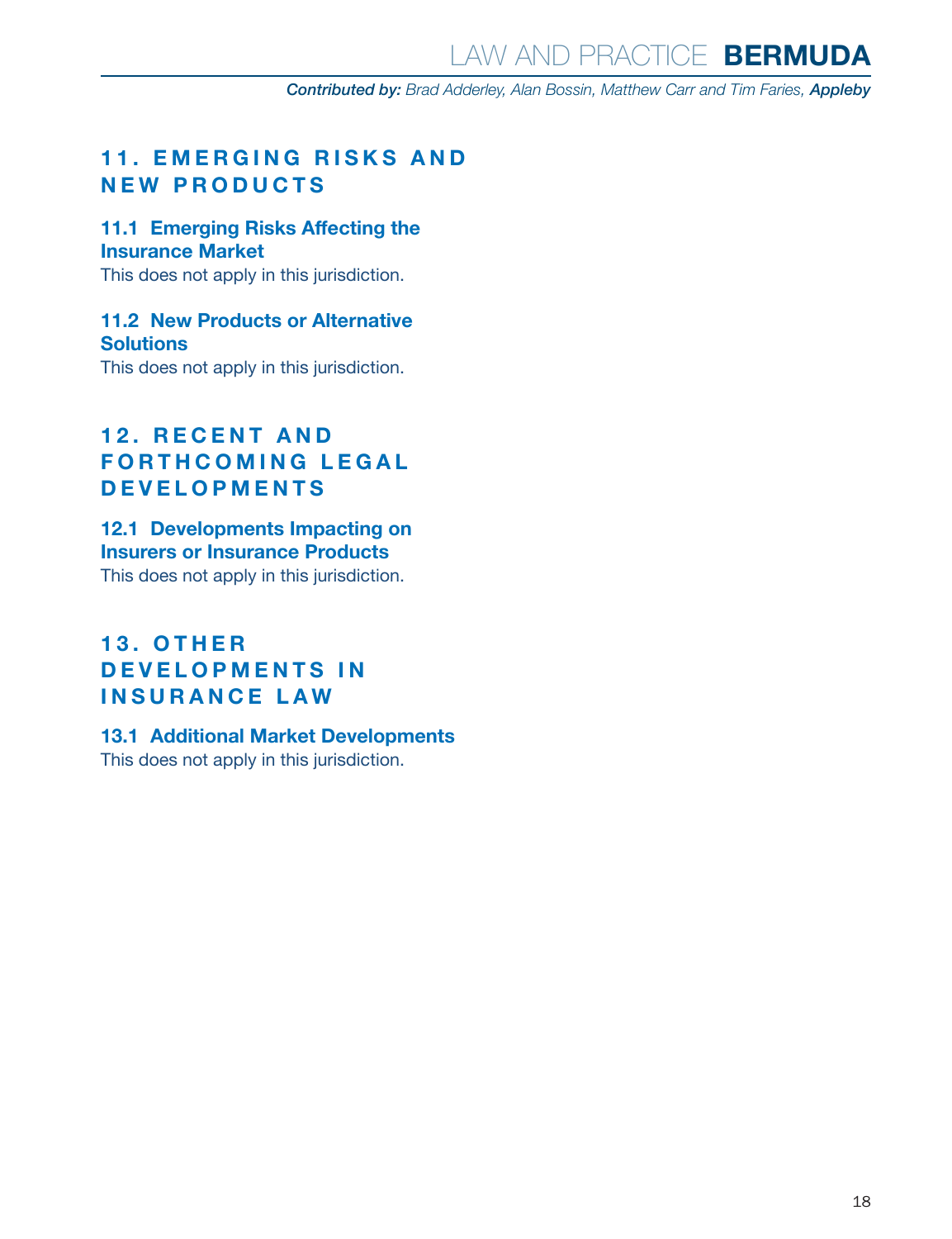*Contributed by: Brad Adderley, Alan Bossin, Matthew Carr and Tim Faries, Appleby*

**Appleby** is one of the world's leading offshore law firms. Its global teams of legal specialists advise public and private companies, financial institutions and private individuals. The firm's international presence, across ten global locations, offers comprehensive multi-jurisdictional legal advice. Its offices are based in the key offshore jurisdictions of Bermuda, the British Virgin Islands, the Cayman Islands, Guernsey, Isle of Man, Jersey, Mauritius, the Seychelles and in the international financial centres of Hong Kong and Shanghai. The firm offers advice and services across corporate, dispute resolution, property, regulatory and private client and trusts practice areas, and works to achieve practical solutions whether from a single location or across multiple jurisdictions.

#### <span id="page-18-0"></span>**AUTHORS**



**Brad Adderley** is the managing partner of Appleby's Bermuda office and has overall responsibility for managing its operations. In January 2022, he was appointed head of the

corporate department and the insurance and reinsurance global sector leader for the Bermuda group. Brad is also a partner in the corporate department in Bermuda and has been a member of the insurance team for over 25 years. He has extensive experience in the insurance and reinsurance market and specialises in ILS and alternative collateralised reinsurance investment transactions. He has advised clients on a wide range of transactions, including catastrophe bonds, special purpose insurers, sidecars, life insurance securitisations, and other fully collateralised structures.



**Alan Bossin** is COO at Appleby and a partner in the Bermuda corporate department. Alan specialises in insurance and reinsurance with a focus on mergers and acquisitions,

corporate finance, private equity and regulatory matters. His significant experience includes representing public and private acquirors and target companies in a variety of Bermuda corporate acquisitions. Alan also has extensive experience in capital raising, securitisation, insurance-linked, longevity and distinctive risk transference transactions utilising special purpose vehicles, catastrophe (CAT) bond structures, capital markets and segregated accounts. He regularly advises on the establishment of all classes of insurance companies and the regulatory regime governing Bermuda insurers. His expertise is sought for participation at conferences and seminars, and he provides commentary to international and Bermuda media on the Bermuda and global insurance industry.